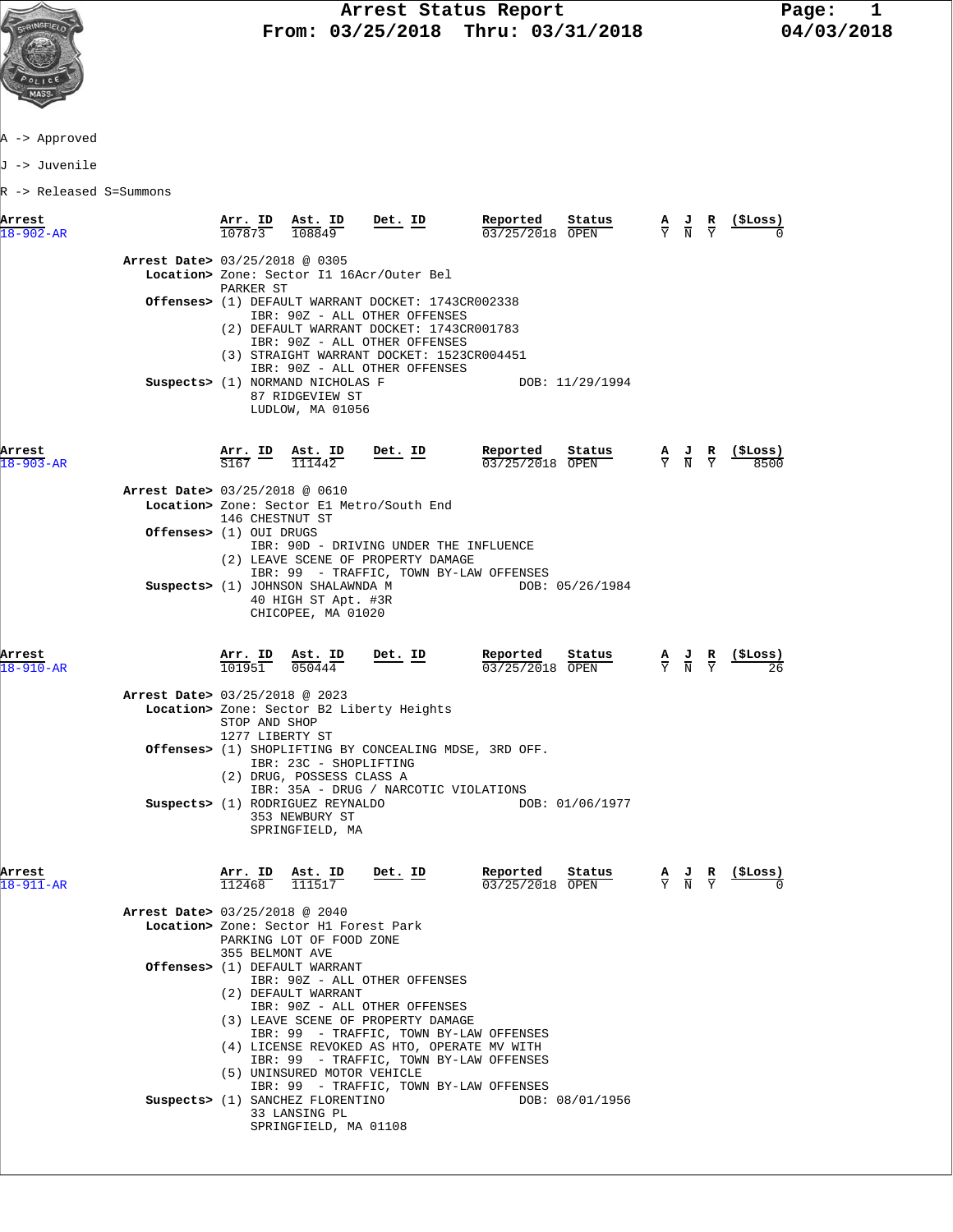J -> Juvenile

R -> Released S=Summons

| Arrest<br>$18 - 912 - AR$ |                                                              | 108663                                       | Arr. ID Ast. ID<br>109785                                                           | Det. ID                                                                                                                                                                                                                                                                                                | Reported<br>03/25/2018 OPEN | Status          | $\frac{A}{Y}$ $\frac{J}{N}$                                                                     | R | (ŞLoss)        |
|---------------------------|--------------------------------------------------------------|----------------------------------------------|-------------------------------------------------------------------------------------|--------------------------------------------------------------------------------------------------------------------------------------------------------------------------------------------------------------------------------------------------------------------------------------------------------|-----------------------------|-----------------|-------------------------------------------------------------------------------------------------|---|----------------|
|                           | Arrest Date> 03/25/2018 @ 2107<br>Suspects> (1) JESSIE DAVID | LENOX ST                                     | Location> Zone: Sector H1 Forest Park<br>109 OAKLAND ST Apt. #4<br>SPRINGFIELD, MA  | Offenses> (1) ARREST WARRANT (DOC:1743CR001307)<br>IBR: 90Z - ALL OTHER OFFENSES                                                                                                                                                                                                                       |                             | DOB: 10/29/1957 |                                                                                                 |   |                |
| Arrest<br>$18 - 914 - AR$ |                                                              |                                              | $\frac{\text{Arr.}}{111519}$ $\frac{\text{Ast.}}{111516}$                           | Det. ID                                                                                                                                                                                                                                                                                                | Reported<br>03/26/2018 OPEN | Status          | $\frac{\mathbf{A}}{\mathbf{Y}}$ $\frac{\mathbf{J}}{\mathbf{N}}$ $\frac{\mathbf{R}}{\mathbf{Y}}$ |   |                |
|                           | Arrest Date> 03/26/2018 @ 0205                               |                                              |                                                                                     | Location> Zone: Sector El Metro/South End                                                                                                                                                                                                                                                              |                             |                 |                                                                                                 |   |                |
|                           |                                                              | CHESTNUT ST                                  | <b>Offenses&gt;</b> (1) DISORDERLY CONDUCT<br>(2) RESIST ARREST                     | IBR: 90C - DISORDERLY CONDUCT<br>IBR: 13B - SIMPLE ASSAULT                                                                                                                                                                                                                                             |                             |                 |                                                                                                 |   |                |
|                           |                                                              |                                              | Suspects> (1) ROSADO JOTSAN ORLANDO<br>123 ROBERT DYER CIR<br>SPRINGFIELD, MA 01109 |                                                                                                                                                                                                                                                                                                        |                             | DOB: 07/24/1987 |                                                                                                 |   |                |
| Arrest<br>$18 - 915 - AR$ |                                                              |                                              | $\frac{\texttt{Arr.}}{112481}$ $\frac{\texttt{ Ast.}}{112447}$                      | <u>Det. ID</u>                                                                                                                                                                                                                                                                                         | Reported<br>03/26/2018 OPEN | Status          | $\frac{A}{Y}$ $\frac{J}{N}$ $\frac{R}{Y}$                                                       |   | (ŞLoss)        |
|                           | Arrest Date> 03/26/2018 @ 0315                               |                                              |                                                                                     |                                                                                                                                                                                                                                                                                                        |                             |                 |                                                                                                 |   |                |
|                           |                                                              |                                              | PRIDE GAS STATION                                                                   | Location> Zone: Sector A N. End/Memorial                                                                                                                                                                                                                                                               |                             |                 |                                                                                                 |   |                |
|                           |                                                              | 77 WEST ST                                   | (2) DRUG, POSSESS CLASS B<br>(3) LIGHTS VIOLATION, MV                               | <b>Offenses&gt;</b> (1) FIREARM WITHOUT LICENSE, CARRY LOADED $c269/10(a) \&(n)$<br>IBR: 520 - WEAPON LAW VIOLATIONS<br>IBR: 35A - DRUG / NARCOTIC VIOLATIONS<br>IBR: 99 - TRAFFIC, TOWN BY-LAW OFFENSES<br>(4) POSS. OF A HIGH CAPACITY MAGAZINE / FEEDING DEVICE<br>IBR: 520 - WEAPON LAW VIOLATIONS |                             |                 |                                                                                                 |   |                |
|                           | Suspects> (1) DEVERS RAUL A                                  |                                              | 120 CAMBRIDGE ST<br>SPRINGFIELD, MA                                                 |                                                                                                                                                                                                                                                                                                        |                             | DOB: 07/30/1995 |                                                                                                 |   |                |
| Arrest<br>$18 - 917 - AR$ |                                                              | $\frac{\text{Arr.}}{\text{TSAD}}$ ID<br>J548 | Ast. ID<br>A141                                                                     | Det. ID                                                                                                                                                                                                                                                                                                | Reported<br>03/26/2018 OPEN | Status          | $\frac{\mathbf{A}}{\mathbf{Y}}$ $\frac{\mathbf{J}}{\mathbf{N}}$ $\frac{\mathbf{R}}{\mathbf{N}}$ |   | (SLoss)        |
|                           | Arrest Date> 03/26/2018 @ 1040                               | 130 PEARL ST                                 |                                                                                     | Location> Zone: Sector E2 Metro/6Corners                                                                                                                                                                                                                                                               |                             |                 |                                                                                                 |   |                |
|                           |                                                              |                                              |                                                                                     | <b>Offenses&gt;</b> (1) ARREST WARRANT DOCKET# 1823CR001699 SPFLD DIST (STRAIGHT)                                                                                                                                                                                                                      |                             |                 |                                                                                                 |   |                |
|                           |                                                              |                                              | Suspects> (1) HERNANDEZ MICHELE<br>278 CENTRE ST Apt. #1R<br>SPRINGFIELD, MA 01151  | IBR: 90Z - ALL OTHER OFFENSES                                                                                                                                                                                                                                                                          |                             | DOB: 12/13/1974 |                                                                                                 |   |                |
| Arrest<br>$919 - AR$      |                                                              | <u>Arr. ID</u><br>108852                     | <u>Ast. ID</u><br>109860                                                            | <u>Det. ID</u>                                                                                                                                                                                                                                                                                         | Reported<br>03/26/2018 OPEN | Status          | $\frac{\mathbf{A}}{\mathbf{Y}}$ $\frac{\mathbf{J}}{\mathbf{N}}$ $\frac{\mathbf{R}}{\mathbf{N}}$ |   | <u>(ŞLoss)</u> |
|                           | Arrest Date> 03/26/2018 @ 1704                               |                                              |                                                                                     |                                                                                                                                                                                                                                                                                                        |                             |                 |                                                                                                 |   |                |

 **Location>** Zone: Sector H1 Forest Park 67 FORT PLEASANT AVE  **Offenses>** (1) STOP/YIELD, FAIL TO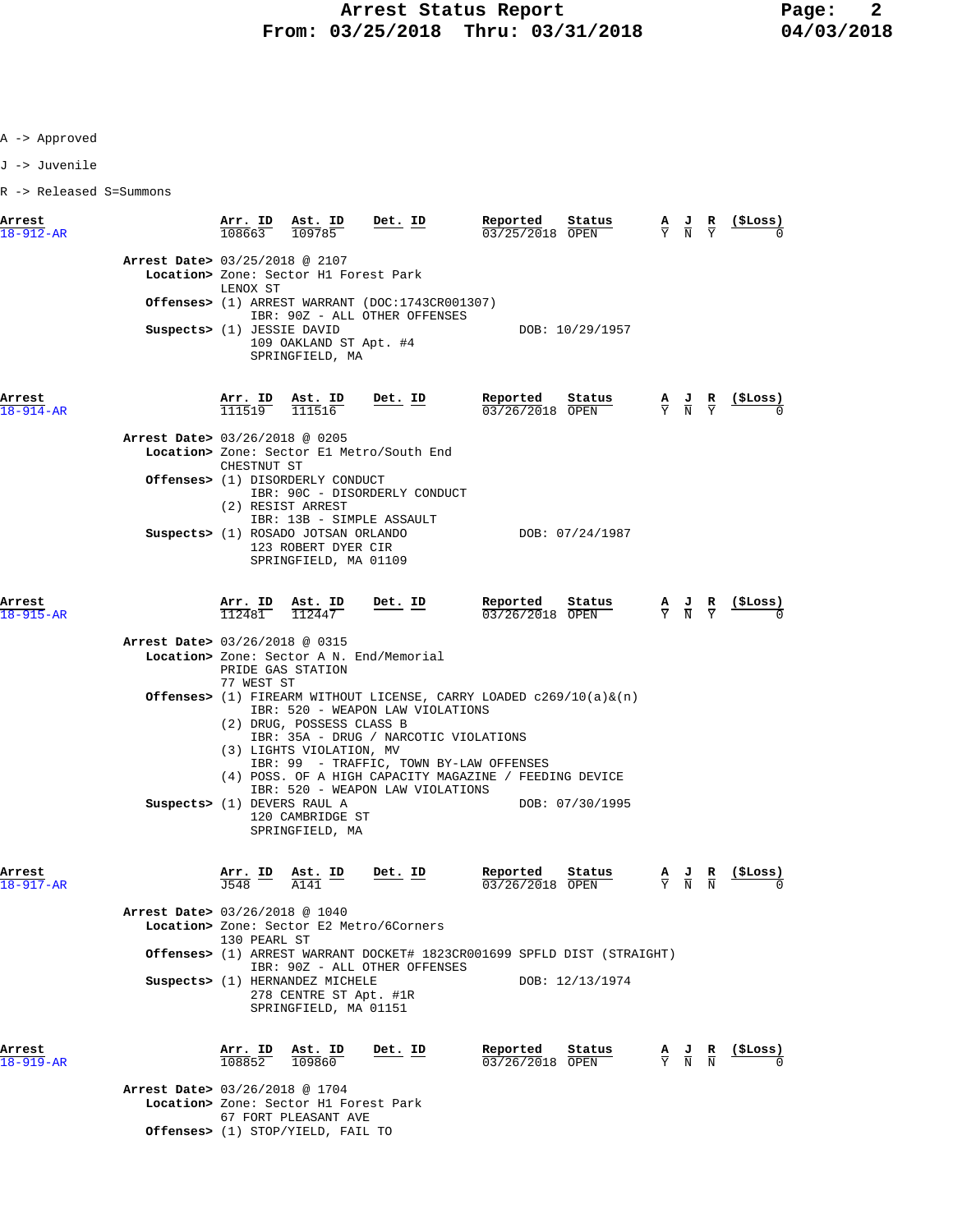| A -> Approved             |                                |                                        |                                                                                                                      |                                                                                                                                                                                                                          |                                                                       |  |                                                                                                 |                                                               |
|---------------------------|--------------------------------|----------------------------------------|----------------------------------------------------------------------------------------------------------------------|--------------------------------------------------------------------------------------------------------------------------------------------------------------------------------------------------------------------------|-----------------------------------------------------------------------|--|-------------------------------------------------------------------------------------------------|---------------------------------------------------------------|
| J -> Juvenile             |                                |                                        |                                                                                                                      |                                                                                                                                                                                                                          |                                                                       |  |                                                                                                 |                                                               |
| R -> Released S=Summons   |                                |                                        |                                                                                                                      |                                                                                                                                                                                                                          |                                                                       |  |                                                                                                 |                                                               |
|                           |                                |                                        | Suspects> (1) WILSON TOREAN MARQUIS<br>249 EAST ST<br>SPRINGFIELD, MA 01104                                          | IBR: 99 - TRAFFIC, TOWN BY-LAW OFFENSES<br>(2) LICENSE SUSPENDED/REVOKED, OP MV WITH<br>IBR: 99 - TRAFFIC, TOWN BY-LAW OFFENSES<br>(3) DRUG, POSSESS TO DISTRIB CLASS D, SUBSQ.<br>IBR: 35A - DRUG / NARCOTIC VIOLATIONS | DOB: 01/20/1989                                                       |  |                                                                                                 |                                                               |
| Arrest<br>18-920-AR       |                                |                                        |                                                                                                                      | $\frac{\texttt{Arr.}}{102694}$ $\frac{\texttt{ Ast.}}{102820}$ $\frac{\texttt{Det.}}{202820}$                                                                                                                            | <u>Reported</u><br>$\frac{\text{Status}}{\text{}}$<br>03/26/2018 OPEN |  |                                                                                                 | $\frac{A}{Y}$ $\frac{J}{N}$ $\frac{R}{Y}$ $\frac{($Loss)}{0}$ |
|                           | Arrest Date> 03/26/2018 @ 2030 | LOWER BASEMENT                         |                                                                                                                      | Location> Zone: Sector E2 Metro/6Corners                                                                                                                                                                                 |                                                                       |  |                                                                                                 |                                                               |
|                           |                                | 54 BYERS ST                            |                                                                                                                      | <b>Offenses&gt;</b> (1) DEFAULT WARRANT # 1623CR009693<br>IBR: 90Z - ALL OTHER OFFENSES                                                                                                                                  |                                                                       |  |                                                                                                 |                                                               |
|                           |                                |                                        | Suspects> (1) HERNANDEZ ANGEL<br>54 BYERS ST Apt. #BASMT<br>SPRINGFIELD, MA                                          |                                                                                                                                                                                                                          | DOB: 11/20/1994                                                       |  |                                                                                                 |                                                               |
| Arrest<br>$18 - 921 - AR$ |                                | 112476                                 | $\frac{\text{Arr. ID}}{\frac{110}{110}}$ $\frac{\text{Ast. ID}}{\text{B}}$ $\frac{\text{Det. ID}}{\text{B}}$         |                                                                                                                                                                                                                          | Reported<br>Status<br>$03/26/2018$ OPEN                               |  |                                                                                                 | $\frac{A}{Y}$ $\frac{J}{N}$ $\frac{R}{Y}$ (\$Loss)            |
|                           | Arrest Date> 03/26/2018 @ 2133 | 130 PEARL ST                           |                                                                                                                      | Location> Zone: Sector E2 Metro/6Corners<br>SPRINGFIELD POLICE DEPARTMENT                                                                                                                                                |                                                                       |  |                                                                                                 |                                                               |
|                           |                                |                                        | Offenses> (1) ARREST WARRANT<br>(2) ARREST WARRANT                                                                   | IBR: 90Z - ALL OTHER OFFENSES<br>IBR: 90Z - ALL OTHER OFFENSES                                                                                                                                                           |                                                                       |  |                                                                                                 |                                                               |
|                           |                                |                                        | Suspects> (1) DONASTORG ANTHONY<br>201 DICKINSON ST<br>SPRINGFIELD, MA                                               |                                                                                                                                                                                                                          | DOB: 11/26/1999                                                       |  |                                                                                                 |                                                               |
| Arrest<br>$18 - 924 - AR$ |                                | Arr. ID<br>112463                      | <u>Ast.</u> ID                                                                                                       | Det. ID                                                                                                                                                                                                                  | Reported<br>Status<br>03/27/2018 OPEN                                 |  | $\frac{\mathbf{A}}{\mathbf{Y}}$ $\frac{\mathbf{J}}{\mathbf{N}}$ $\frac{\mathbf{R}}{\mathbf{Y}}$ |                                                               |
|                           | Arrest Date> 03/27/2018 @ 1105 |                                        | 755 WORTHINGTON ST                                                                                                   | Location> Zone: Sector E2 Metro/6Corners<br>FRIENDS OF THE HOMELESS -WOMENS SIDE                                                                                                                                         |                                                                       |  |                                                                                                 |                                                               |
|                           |                                | (2) TRESPASS                           | Offenses> (1) DEFAULT WARRANT                                                                                        | IBR: 90Z - ALL OTHER OFFENSES<br>IBR: 90J - TRESPASS OF REAL PROPERTY                                                                                                                                                    |                                                                       |  |                                                                                                 |                                                               |
|                           |                                |                                        | Suspects> (1) RIVERA HECTOR<br>HOMELESS<br>SPRINGFIELD, MA                                                           |                                                                                                                                                                                                                          | DOB: 04/20/1968                                                       |  |                                                                                                 |                                                               |
| Arrest<br>$18 - 925 - AR$ |                                | $\frac{\texttt{Arr.}}{\text{M522}}$ ID | Ast. ID<br>0955                                                                                                      | Det. ID                                                                                                                                                                                                                  | Reported<br>Status<br>03/27/2018 OPEN                                 |  |                                                                                                 | $\frac{A}{Y}$ $\frac{J}{N}$ $\frac{R}{N}$ (\$Loss)            |
|                           | Arrest Date> 03/27/2018 @ 1415 |                                        | 36 ALDERMAN ST Apt. #FLR1                                                                                            | Location> Zone: Sector H2 Forest Park/EFP                                                                                                                                                                                |                                                                       |  |                                                                                                 |                                                               |
|                           |                                |                                        | Offenses> (1) ARREST WARRANT<br>Suspects> (1) FLOUNERY QUENTORI<br>36 ALDERMAN ST Apt. #1ST<br>SPRINGFIELD, MA 01108 | IBR: 90Z - ALL OTHER OFFENSES                                                                                                                                                                                            | DOB: 06/26/1998                                                       |  |                                                                                                 |                                                               |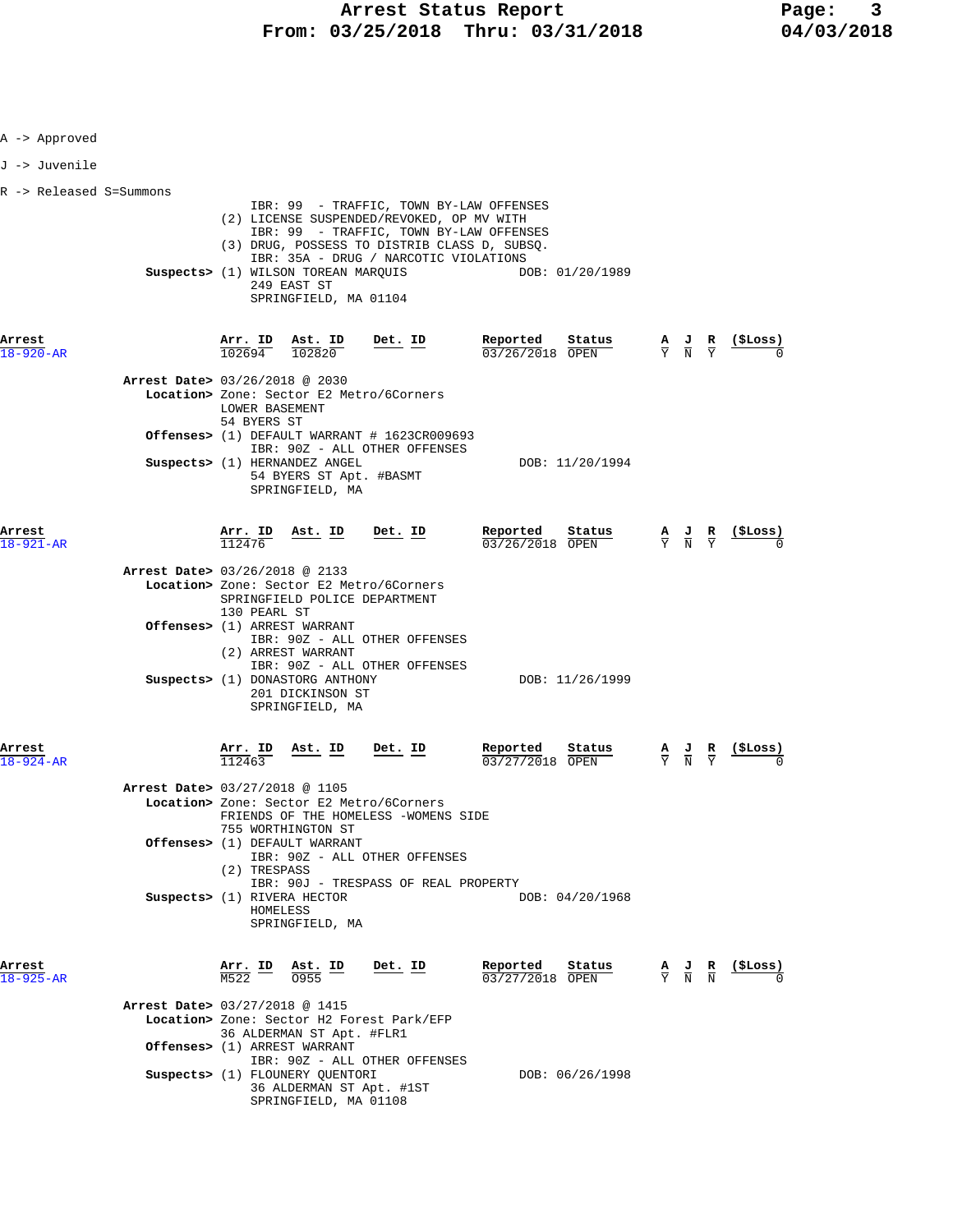J -> Juvenile

| R -> Released S=Summons<br>Arrest<br>$18 - 926 - AR$ |                                  | 108856               |                                                                            | $\frac{\text{Arr. ID}}{\frac{10000 \text{ }}{10000 \text{ }}}$ Ast. ID Det. ID                                                                                                         | <b>Reported Status A J R</b> $\frac{1}{03}/27/2018$ <b>OPEN W R N</b>                                                              |  | $\frac{1}{2}$                                                 |
|------------------------------------------------------|----------------------------------|----------------------|----------------------------------------------------------------------------|----------------------------------------------------------------------------------------------------------------------------------------------------------------------------------------|------------------------------------------------------------------------------------------------------------------------------------|--|---------------------------------------------------------------|
|                                                      | Arrest Date> 03/27/2018 @ 1444   |                      |                                                                            |                                                                                                                                                                                        |                                                                                                                                    |  |                                                               |
|                                                      |                                  | 90 BERKSHIRE ST      |                                                                            | Location> Zone: Sector D1 Indian Orchard<br>SCHOOL SPRINGFIELD PUBIC DAY HIGH SCHOOL                                                                                                   |                                                                                                                                    |  |                                                               |
|                                                      | Offenses> $(1)$ . A&B $(Simple)$ |                      |                                                                            | IBR: 13B - SIMPLE ASSAULT<br>(2) ARREST WARRANT-16DL0211SP- SCHOOL, DISTURB<br>IBR: 90Z - ALL OTHER OFFENSES                                                                           |                                                                                                                                    |  |                                                               |
|                                                      |                                  |                      | Suspects> (1) DEARING RAEANNA<br>1817 NORTHAMPTON AVE<br>HOLYOKE, MA 01040 |                                                                                                                                                                                        | DOB: 01/06/2000                                                                                                                    |  |                                                               |
| Arrest<br>$18 - 927 - AR$                            |                                  | $\overline{C553}$    |                                                                            | $\frac{\text{Arr.}}{\text{CE53}}$ ID Ast. ID Det. ID                                                                                                                                   | Reported<br>Status<br>03/27/2018 OPEN                                                                                              |  | $\frac{A}{Y}$ $\frac{J}{N}$ $\frac{R}{Y}$ $\frac{($Loss)}{0}$ |
|                                                      | Arrest Date> 03/27/2018 @ 1511   |                      |                                                                            |                                                                                                                                                                                        |                                                                                                                                    |  |                                                               |
|                                                      |                                  | 83 HARVEY ST         | LEFT SIDE OF DUPLEX                                                        | Location> Zone: Sector G1 P.P./Boston Rd.                                                                                                                                              |                                                                                                                                    |  |                                                               |
|                                                      |                                  |                      | Offenses> (1) DEFAULT WARRANT                                              |                                                                                                                                                                                        |                                                                                                                                    |  |                                                               |
|                                                      |                                  |                      | 83 HARVEY ST<br>SPRINGFIELD, MA                                            | IBR: 90Z - ALL OTHER OFFENSES                                                                                                                                                          | Suspects> (1) GIBSON ANDREA MICHELLE DOB: 12/31/1979                                                                               |  |                                                               |
| Arrest<br>$18 - 928 - AR$                            |                                  | 103391               | $\frac{\text{Arr. ID}}{103391}$ $\frac{\text{Ast. ID}}{M142}$<br>M142      | <u>Det. ID</u>                                                                                                                                                                         | $\frac{Reported}{22/27/201}$<br>$\frac{\text{Status}}{\text{OPEN}}$ $\frac{A}{Y}$ $\frac{J}{N}$ $\frac{R}{Y}$<br>$03/27/2018$ OPEN |  | (SLoss)                                                       |
|                                                      | Arrest Date> 03/27/2018 @ 1629   | BERKSHIRE AVE        |                                                                            | Location> Zone: Sector G1 P.P./Boston Rd.                                                                                                                                              |                                                                                                                                    |  |                                                               |
|                                                      |                                  |                      | (3) DEFAULT WARRANT                                                        | <b>Offenses&gt;</b> (1) SPEEDING IN VIOL SPECIAL REGULATION<br>IBR: 99 - TRAFFIC, TOWN BY-LAW OFFENSES<br>(2) LICENSE SUSPENDED, OP MV WITH<br>IBR: 99 - TRAFFIC, TOWN BY-LAW OFFENSES |                                                                                                                                    |  |                                                               |
|                                                      |                                  |                      | (4) ARREST WARRANT<br>164 BERKSHIRE AVE<br>SPRINGFIELD, MA                 | IBR: 90Z - ALL OTHER OFFENSES<br>IBR: 90Z - ALL OTHER OFFENSES<br>Suspects> (1) COPPEDGE JOHNNIE LEE                                                                                   | DOB: 02/13/1970                                                                                                                    |  |                                                               |
| Arrest<br>$18 - 929 - AR$                            |                                  | TD<br>AII.<br>111517 | ASt.<br>ΤD<br>107783                                                       | <u>Det. ID</u>                                                                                                                                                                         | keportea<br>Status<br>03/27/2018 OPEN                                                                                              |  | ( <b>SLoss</b> )                                              |
|                                                      | Arrest Date> 03/27/2018 @ 1745   |                      |                                                                            |                                                                                                                                                                                        |                                                                                                                                    |  |                                                               |
|                                                      |                                  | 2702 MAIN ST         | NEW ENGLAND FARM WORKERS                                                   | <b>Location&gt;</b> Zone: Sector A N. End/Memorial                                                                                                                                     |                                                                                                                                    |  |                                                               |
|                                                      | <b>Offenses&gt;</b> (1) TRESPASS |                      | (2) RESIST ARREST                                                          | IBR: 90J - TRESPASS OF REAL PROPERTY                                                                                                                                                   |                                                                                                                                    |  |                                                               |
|                                                      |                                  |                      | Suspects> (1) MORALES GIANI ALEXANDER<br>32 DECKER PL<br>SPRINGFIELD, MA   | IBR: 13B - SIMPLE ASSAULT                                                                                                                                                              | DOB: 06/24/1993                                                                                                                    |  |                                                               |
| Arrest                                               |                                  |                      | Arr. ID Ast. ID                                                            | Det. ID                                                                                                                                                                                | Reported<br>Status                                                                                                                 |  | A J R (\$Loss)                                                |

18-930-AR 101937 106895 03/27/2018 OPEN Y N Y 0

 **Arrest Date>** 03/27/2018 @ 1750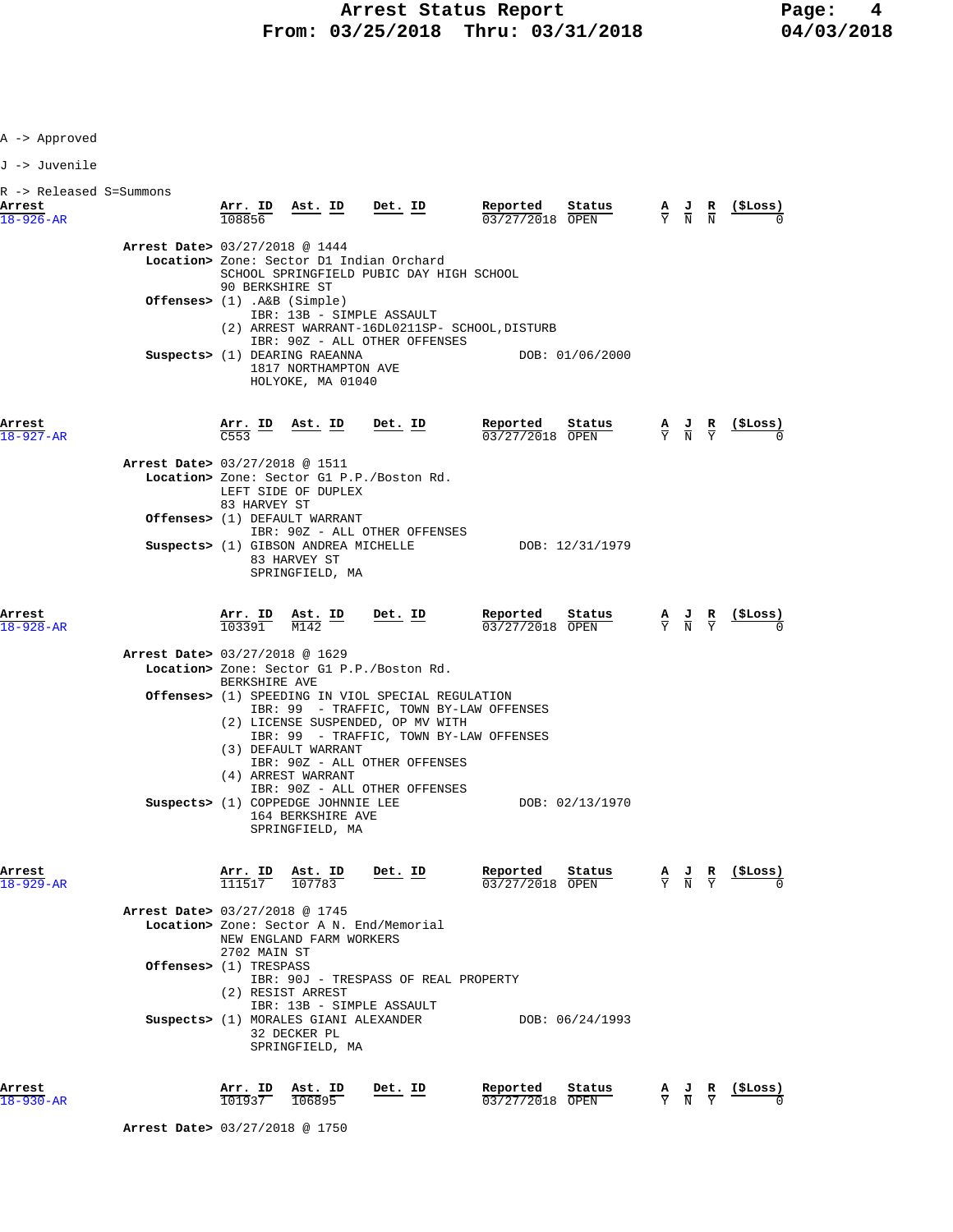| A -> Approved             |                                          |                                |                                                                        |                                                                                        |                                                                                                                        |                                                                                                 |                               |                                                    |
|---------------------------|------------------------------------------|--------------------------------|------------------------------------------------------------------------|----------------------------------------------------------------------------------------|------------------------------------------------------------------------------------------------------------------------|-------------------------------------------------------------------------------------------------|-------------------------------|----------------------------------------------------|
| J -> Juvenile             |                                          |                                |                                                                        |                                                                                        |                                                                                                                        |                                                                                                 |                               |                                                    |
| R -> Released S=Summons   |                                          |                                |                                                                        |                                                                                        |                                                                                                                        |                                                                                                 |                               |                                                    |
|                           |                                          | 38 SCHOOL ST                   |                                                                        | Location> Zone: Sector E2 Metro/6Corners                                               |                                                                                                                        |                                                                                                 |                               |                                                    |
|                           |                                          |                                |                                                                        | Offenses> (1) DEFAULT WARRANT-#1843CR000153                                            |                                                                                                                        |                                                                                                 |                               |                                                    |
|                           |                                          |                                | Suspects> (1) RAMOS MARGARITA                                          | IBR: 90Z - ALL OTHER OFFENSES                                                          | DOB: 07/24/1965                                                                                                        |                                                                                                 |                               |                                                    |
|                           |                                          | HOMELESS                       | SPRINGFIELD, MA                                                        |                                                                                        |                                                                                                                        |                                                                                                 |                               |                                                    |
|                           |                                          |                                |                                                                        |                                                                                        |                                                                                                                        |                                                                                                 |                               |                                                    |
| Arrest                    |                                          |                                | $\frac{\texttt{Arr.}}{101951}$ $\frac{\texttt{ Ast.}}{101937}$ Det. ID |                                                                                        | Reported                                                                                                               |                                                                                                 |                               |                                                    |
| 18-931-AR                 |                                          |                                |                                                                        |                                                                                        | <b>Reported</b> Status $\frac{A}{V}$ J R (\$Loss) $\frac{0.3}{27/27/2018}$ OPEN $\frac{A}{Y}$ $\frac{J}{N}$ R (\$Loss) |                                                                                                 |                               |                                                    |
|                           | Arrest Date> 03/27/2018 @ 1808           |                                |                                                                        |                                                                                        |                                                                                                                        |                                                                                                 |                               |                                                    |
|                           |                                          | CHESTNUT ST                    |                                                                        | Location> Zone: Sector E2 Metro/6Corners                                               |                                                                                                                        |                                                                                                 |                               |                                                    |
|                           |                                          |                                | Offenses> (1) DEFAULT WARRANT                                          | IBR: 90Z - ALL OTHER OFFENSES                                                          |                                                                                                                        |                                                                                                 |                               |                                                    |
|                           |                                          |                                | Suspects> (1) DELGADO JUAN IGNASIO                                     |                                                                                        | DOB: 12/16/1981                                                                                                        |                                                                                                 |                               |                                                    |
|                           |                                          |                                | SPRINGFIELD, MA                                                        | 14 MATTOON ST Apt. #APT 7                                                              |                                                                                                                        |                                                                                                 |                               |                                                    |
|                           |                                          |                                |                                                                        |                                                                                        |                                                                                                                        |                                                                                                 |                               |                                                    |
| Arrest                    |                                          | $\frac{\texttt{Arr.}}{111517}$ |                                                                        | Ast. ID Det. ID                                                                        | Reported<br>Status                                                                                                     |                                                                                                 |                               | $\frac{A}{Y}$ $\frac{J}{N}$ $\frac{R}{N}$ (\$Loss) |
| $18 - 933 - AR$           |                                          |                                |                                                                        |                                                                                        | $03/27/2018$ OPEN                                                                                                      |                                                                                                 |                               |                                                    |
|                           | Arrest Date> 03/27/2018 @ 2124           |                                |                                                                        |                                                                                        |                                                                                                                        |                                                                                                 |                               |                                                    |
|                           |                                          |                                | PRIDE GAS STATION                                                      | Location> Zone: Sector A N. End/Memorial                                               |                                                                                                                        |                                                                                                 |                               |                                                    |
|                           |                                          | 77 WEST ST                     |                                                                        |                                                                                        |                                                                                                                        |                                                                                                 |                               |                                                    |
|                           |                                          |                                | Offenses> (1) DISORDERLY CONDUCT                                       | IBR: 90C - DISORDERLY CONDUCT                                                          |                                                                                                                        |                                                                                                 |                               |                                                    |
|                           |                                          |                                |                                                                        | IBR: 90Z - ALL OTHER OFFENSES                                                          | (2) VIOL. OF CITY ORD - Tobacco 2nd Sale to Minor                                                                      |                                                                                                 |                               |                                                    |
|                           |                                          |                                | (3) THREAT TO COMMIT CRIME                                             |                                                                                        |                                                                                                                        |                                                                                                 |                               |                                                    |
|                           |                                          |                                | IBR: 13C - INTIMIDATION<br>(4) THREAT TO COMMIT CRIME                  |                                                                                        |                                                                                                                        |                                                                                                 |                               |                                                    |
|                           |                                          |                                | IBR: 13C - INTIMIDATION<br>(5) A&B ON POLICE OFFICER                   |                                                                                        |                                                                                                                        |                                                                                                 |                               |                                                    |
|                           |                                          |                                |                                                                        | IBR: 13B - SIMPLE ASSAULT                                                              |                                                                                                                        |                                                                                                 |                               |                                                    |
|                           |                                          |                                | (6) A&B ON POLICE OFFICER                                              | IBR: 13B - SIMPLE ASSAULT                                                              |                                                                                                                        |                                                                                                 |                               |                                                    |
|                           |                                          |                                | Suspects> (1) RIVERA CAMILLE ANN<br>120 ORCHARD ST Apt. #C             |                                                                                        | DOB: 01/15/1973                                                                                                        |                                                                                                 |                               |                                                    |
|                           |                                          |                                | SPRINGFIELD, MA                                                        |                                                                                        |                                                                                                                        |                                                                                                 |                               |                                                    |
|                           |                                          |                                |                                                                        |                                                                                        |                                                                                                                        |                                                                                                 |                               |                                                    |
| Arrest<br>$18 - 935 - AR$ |                                          | Arr. ID                        | Ast. ID                                                                | Det. ID                                                                                | Reported<br>Status<br>03/27/2018 OPEN                                                                                  | $\frac{A}{Y}$ $\frac{J}{N}$                                                                     | $rac{\mathbf{R}}{\mathbf{Y}}$ | (ŞLoss)                                            |
|                           |                                          |                                |                                                                        |                                                                                        |                                                                                                                        |                                                                                                 |                               |                                                    |
|                           | Arrest Date> 03/28/2018 @ 0006           |                                |                                                                        | Location> Zone: Sector I4 16Acr/Outer Bel                                              |                                                                                                                        |                                                                                                 |                               |                                                    |
|                           |                                          | 198 HANSON DR                  |                                                                        |                                                                                        |                                                                                                                        |                                                                                                 |                               |                                                    |
|                           |                                          |                                |                                                                        | Offenses> (1) B&E VEHICLE/BOAT NIGHTTIME FELONY<br>IBR: 23F - THEFT FROM MOTOR VEHICLE |                                                                                                                        |                                                                                                 |                               |                                                    |
|                           |                                          |                                | Suspects> (1) ODONNELL TYLER J<br>830 WILBRAHAM RD                     |                                                                                        | DOB: 12/26/1998                                                                                                        |                                                                                                 |                               |                                                    |
|                           |                                          |                                | SPRINGFIELD, MA                                                        |                                                                                        |                                                                                                                        |                                                                                                 |                               |                                                    |
|                           |                                          |                                |                                                                        |                                                                                        |                                                                                                                        |                                                                                                 |                               |                                                    |
| Arrest<br>18-938-AR       |                                          | Arr. ID<br>106117              | Ast. ID<br>101391                                                      | <u>Det. ID</u>                                                                         | Reported<br>Status<br>03/28/2018 OPEN                                                                                  | $\frac{\mathbf{A}}{\mathbf{Y}}$ $\frac{\mathbf{J}}{\mathbf{N}}$ $\frac{\mathbf{R}}{\mathbf{N}}$ |                               | (\$Loss)                                           |
|                           |                                          |                                |                                                                        |                                                                                        |                                                                                                                        |                                                                                                 |                               |                                                    |
|                           | <b>Arrest Date&gt; 03/28/2018 @ 0157</b> |                                |                                                                        | Location> Zone: Sector E2 Metro/6Corners                                               |                                                                                                                        |                                                                                                 |                               |                                                    |
|                           |                                          | STATE ST                       |                                                                        |                                                                                        |                                                                                                                        |                                                                                                 |                               |                                                    |
|                           |                                          |                                | Offenses> (1) DRUG, POSSESS CLASS B                                    | IBR: 35A - DRUG / NARCOTIC VIOLATIONS                                                  |                                                                                                                        |                                                                                                 |                               |                                                    |
|                           |                                          |                                |                                                                        | (2) REGISTRATION NOT IN POSSESSION                                                     |                                                                                                                        |                                                                                                 |                               |                                                    |
|                           |                                          |                                |                                                                        | IBR: 99 - TRAFFIC, TOWN BY-LAW OFFENSES                                                |                                                                                                                        |                                                                                                 |                               |                                                    |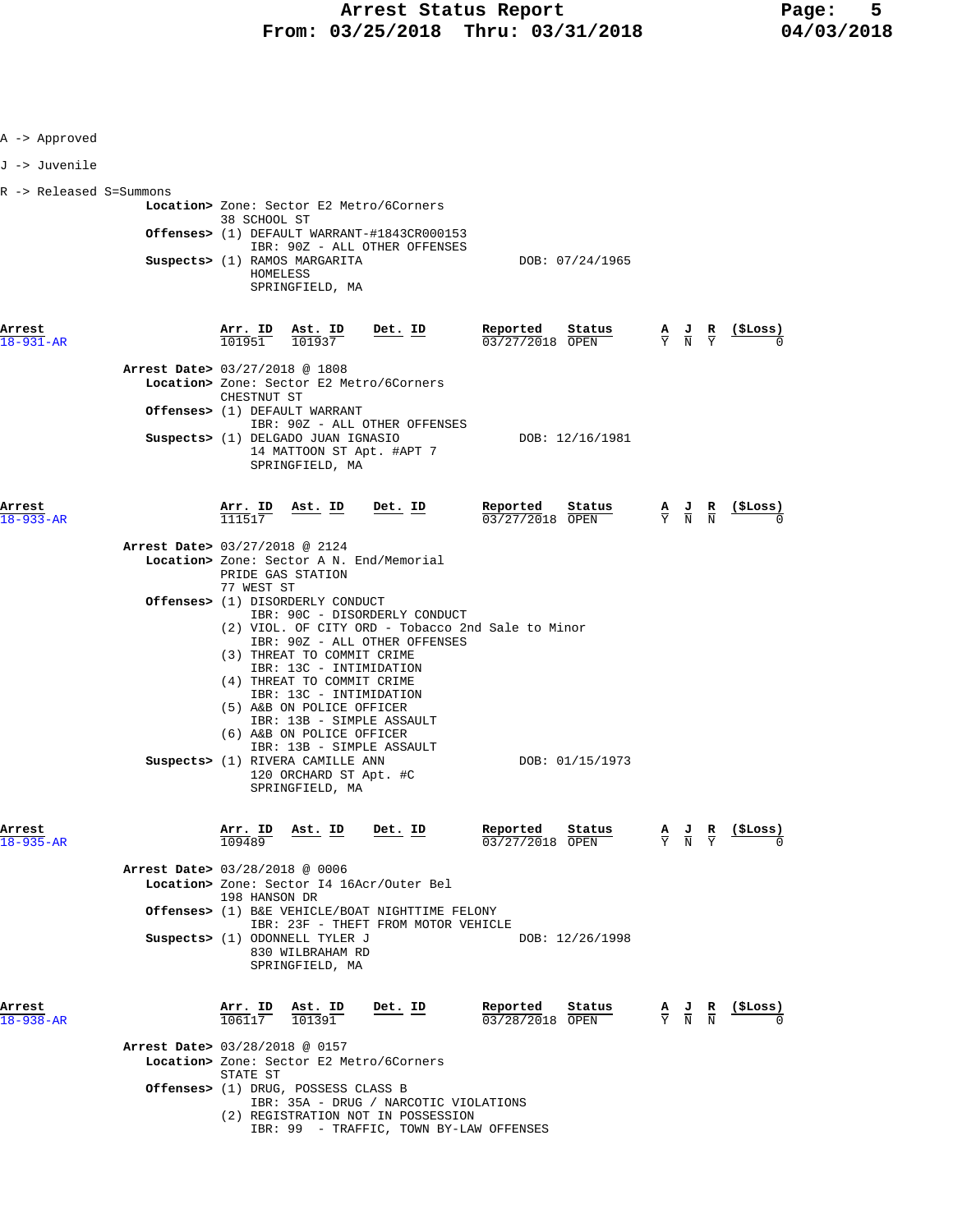| A -> Approved             |                                          |                 |                                                                                    |                                                                                                                                                                 |                                                                    |                 |                                 |                                                                                                 |                               |                |
|---------------------------|------------------------------------------|-----------------|------------------------------------------------------------------------------------|-----------------------------------------------------------------------------------------------------------------------------------------------------------------|--------------------------------------------------------------------|-----------------|---------------------------------|-------------------------------------------------------------------------------------------------|-------------------------------|----------------|
| J -> Juvenile             |                                          |                 |                                                                                    |                                                                                                                                                                 |                                                                    |                 |                                 |                                                                                                 |                               |                |
| R -> Released S=Summons   |                                          |                 | Suspects> (1) HILL DARYL JAMAL<br>79 BUCKINGHAM ST                                 | SPRINGFIELD, MA 01109-3926                                                                                                                                      | DOB: 06/15/1970                                                    |                 |                                 |                                                                                                 |                               |                |
| Arrest<br>18-940-AR       |                                          | M467            | <u>Arr. ID Ast. ID</u><br>B <sub>218</sub>                                         | <u>Det. ID</u>                                                                                                                                                  | Reported<br>03/28/2018 OPEN                                        | Status          |                                 | $\frac{\mathbf{A}}{\mathbf{Y}}$ $\frac{\mathbf{J}}{\mathbf{N}}$                                 | $rac{\mathbf{R}}{\mathrm{Y}}$ | <u>(ŞLOSS)</u> |
|                           | Arrest Date> 03/28/2018 @ 0654           |                 | HIDING UNDER BED                                                                   | Location> Zone: Sector B1 Liberty Heights                                                                                                                       |                                                                    |                 |                                 |                                                                                                 |                               |                |
|                           |                                          | 443 FRANKLIN ST |                                                                                    | IBR: 90Z - ALL OTHER OFFENSES<br>(2) ARREST WARRANT 1823CR000524 VIOL 209A                                                                                      | Offenses> (1) ARREST WARRANT #1823CR000630 UNARMED ASSAULT ROBBERY |                 |                                 |                                                                                                 |                               |                |
|                           |                                          |                 |                                                                                    | IBR: 90Z - ALL OTHER OFFENSES<br>(3) ARREST WARRANT 1823CR001226 VIOL 209A<br>IBR: 90Z - ALL OTHER OFFENSES<br>(4) ARREST WARRANT 1823CR000326 VIOL 209A        |                                                                    |                 |                                 |                                                                                                 |                               |                |
|                           |                                          |                 |                                                                                    | IBR: 90Z - ALL OTHER OFFENSES<br>(5) DEFAULT WARRANT 1579CR00215 DIST CLASS A<br>IBR: 90Z - ALL OTHER OFFENSES<br>(6) ARREST WARRANT 1823CR001557 STRANGULATION |                                                                    |                 |                                 |                                                                                                 |                               |                |
|                           |                                          |                 | Suspects> (1) PESOUERA CHRISTIAN<br>35 ORCHARD ST Apt. #1<br>SPRINGFIELD, MA 01107 | IBR: 90Z - ALL OTHER OFFENSES                                                                                                                                   |                                                                    | DOB: 06/27/1988 |                                 |                                                                                                 |                               |                |
| Arrest<br>18-941-AR       |                                          | Arr. ID<br>M467 | Ast. ID<br>B497                                                                    | $Det$ . ID                                                                                                                                                      | Reported<br>03/28/2018 OPEN                                        | Status          |                                 | $\frac{\mathbf{A}}{\mathbf{Y}}$ $\frac{\mathbf{J}}{\mathbf{N}}$ $\frac{\mathbf{R}}{\mathbf{Y}}$ |                               | (ŞLoss)        |
|                           | Arrest Date> 03/28/2018 @ 0700           |                 | HIDING BEHIND STOVE                                                                | Location> Zone: Sector B1 Liberty Heights                                                                                                                       |                                                                    |                 |                                 |                                                                                                 |                               |                |
|                           |                                          |                 | 443 FRANKLIN ST Apt. #1ST                                                          | IBR: 90Z - ALL OTHER OFFENSES<br>(2) DEFAULT WARRANT#1520CR001717 POSS CLASS B<br>IBR: 90Z - ALL OTHER OFFENSES                                                 | Offenses> (1) DEFAULT WARRANT#1423CR005939 REC STOLEN PROP +250.00 |                 |                                 |                                                                                                 |                               |                |
|                           |                                          |                 | SPRINGFIELD, MA 01104                                                              | (3) DEFAULT WARRANT#1517CR003285 UNREG M/V<br>IBR: 90Z - ALL OTHER OFFENSES<br>443 FRANKLIN ST Apt. #1ST                                                        | Suspects> (1) MAESTRE-VILLANUEVA JEAN CARLOS DOB: 08/27/1980       |                 |                                 |                                                                                                 |                               |                |
| Arrest<br>$18 - 943 - AR$ |                                          | Arr. ID         | Ast. ID<br>0879                                                                    | Det. ID                                                                                                                                                         | Reported<br>03/28/2018 OPEN                                        | Status          | $\frac{\mathbf{A}}{\mathbf{Y}}$ | $\frac{J}{N}$                                                                                   | $\frac{R}{Y}$                 | (ŞLoss)        |
|                           | <b>Arrest Date&gt; 03/28/2018 @ 1040</b> |                 |                                                                                    | Location> Zone: Sector El Metro/South End                                                                                                                       |                                                                    |                 |                                 |                                                                                                 |                               |                |
|                           |                                          |                 | 122 CHESTNUT ST Apt. #402<br>Offenses> (1) DEFAULT WARRANT                         |                                                                                                                                                                 |                                                                    |                 |                                 |                                                                                                 |                               |                |
|                           |                                          |                 | (2) ARREST WARRANT                                                                 | IBR: 90Z - ALL OTHER OFFENSES<br>IBR: 90Z - ALL OTHER OFFENSES                                                                                                  |                                                                    |                 |                                 |                                                                                                 |                               |                |
|                           |                                          |                 | Suspects> (1) COLLAZO JORGE LUIS<br>SPRINGFIELD, MA 01103                          | 122 CHESTNUT ST Apt. #402                                                                                                                                       |                                                                    | DOB: 07/11/1985 |                                 |                                                                                                 |                               |                |
| Arrest<br>18-945-AR       |                                          | <u>Arr. ID</u>  | Ast. ID                                                                            | Det. ID                                                                                                                                                         | Reported<br>03/28/2018 OPEN                                        | Status          |                                 | $\frac{\mathbf{A}}{\mathbf{Y}}$ $\frac{\mathbf{J}}{\mathbf{N}}$                                 |                               | (ŞLoss)        |
|                           | Arrest Date> 03/28/2018 @ 1140           |                 | NORTHEND MCDONALDS<br>33 PLAINFIELD ST                                             | <b>Location&gt;</b> Zone: Sector A N. End/Memorial                                                                                                              |                                                                    |                 |                                 |                                                                                                 |                               |                |
|                           |                                          |                 |                                                                                    |                                                                                                                                                                 | Offenses> (1) DEFAULT WARRANT-1723CR007529, POSS CLASS A           |                 |                                 |                                                                                                 |                               |                |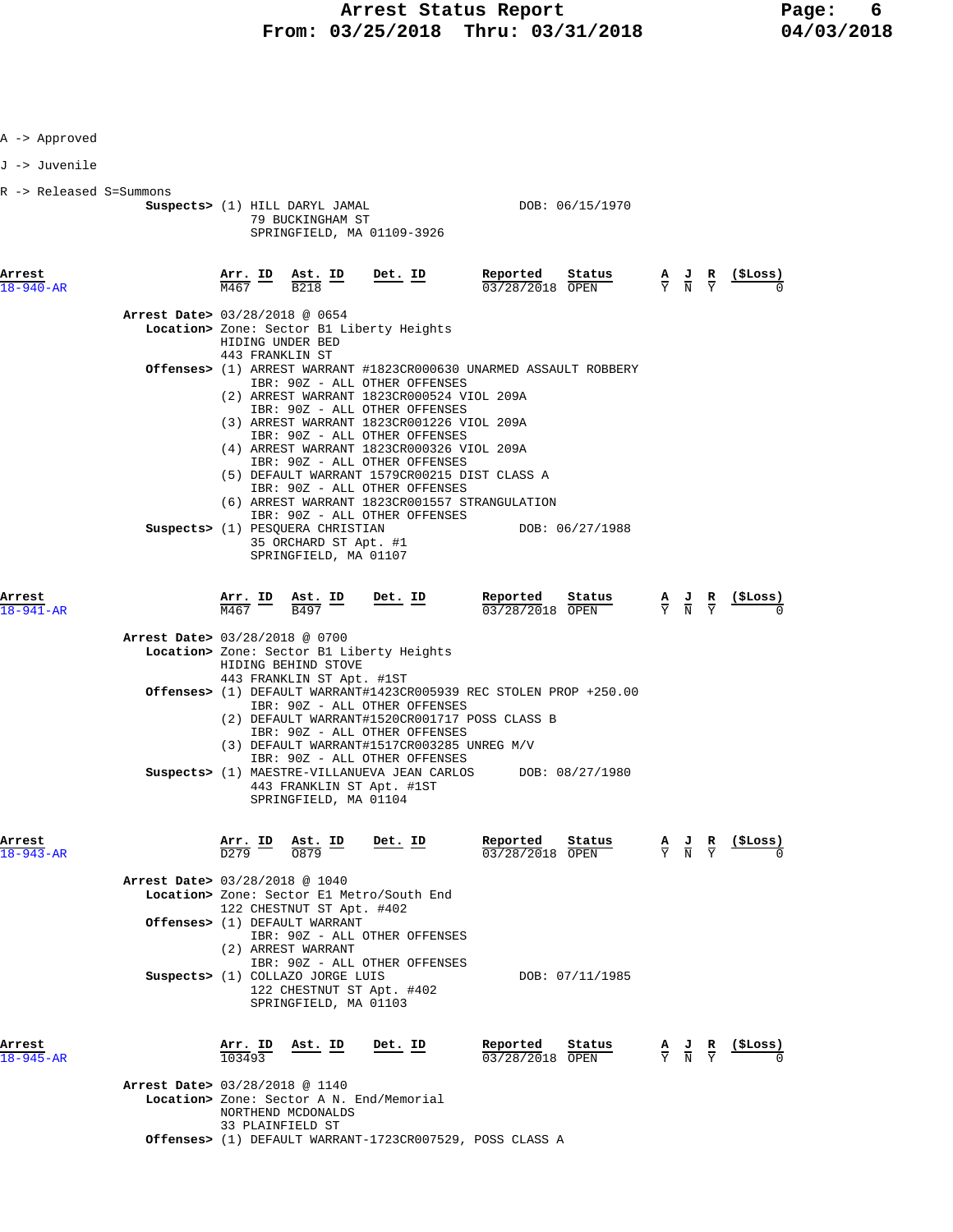| A -> Approved             |                                |                                |                                                                                  |                                                                                                                                                                                                                                       |                                                                                                                                              |                                                                                                 |                               |                                                                 |
|---------------------------|--------------------------------|--------------------------------|----------------------------------------------------------------------------------|---------------------------------------------------------------------------------------------------------------------------------------------------------------------------------------------------------------------------------------|----------------------------------------------------------------------------------------------------------------------------------------------|-------------------------------------------------------------------------------------------------|-------------------------------|-----------------------------------------------------------------|
| J -> Juvenile             |                                |                                |                                                                                  |                                                                                                                                                                                                                                       |                                                                                                                                              |                                                                                                 |                               |                                                                 |
| R -> Released S=Summons   |                                |                                | Suspects> (1) BLANKENSHIP NATASHA LYNN<br>13 REST WAY<br>SPRINGFIELD, MA 01119   | IBR: 90Z - ALL OTHER OFFENSES                                                                                                                                                                                                         | DOB: 12/31/1984                                                                                                                              |                                                                                                 |                               |                                                                 |
| Arrest<br>$18 - 946 - AR$ |                                | Arr. ID<br>103601              | Ast. ID<br>092919                                                                | $Det$ . ID                                                                                                                                                                                                                            | Reported<br>Status<br>03/28/2018 OPEN                                                                                                        |                                                                                                 |                               | $\frac{A}{Y}$ $\frac{J}{N}$ $\frac{R}{Y}$ $\frac{($Loss)}{200}$ |
|                           | Arrest Date> 03/28/2018 @ 1701 | 205 DWIGHT ST                  |                                                                                  | Location> Zone: Sector El Metro/South End                                                                                                                                                                                             |                                                                                                                                              |                                                                                                 |                               |                                                                 |
|                           |                                |                                | (2) THREAT TO COMMIT CRIME<br>IBR: 13C - INTIMIDATION<br>(5) LARCENY UNDER \$250 | Offenses> (1) B&E IN TO BOAT/VEHICLE FOR MISDEMEANOR<br>IBR: 23F - THEFT FROM MOTOR VEHICLE<br>(3) DEFAULT WARRANT 1723CR004826<br>IBR: 90Z - ALL OTHER OFFENSES<br>(4) DEFAULT WARRANT 1723CR007223<br>IBR: 90Z - ALL OTHER OFFENSES |                                                                                                                                              |                                                                                                 |                               |                                                                 |
|                           |                                |                                | Suspects> (1) ORELLANO YESENIA YESSICA                                           | IBR: 90Z - ALL OTHER OFFENSES<br>338 WILBRAHAM RD Apt. #3FL<br>SPRINGFIELD, MA 01103-1470                                                                                                                                             | DOB: 09/29/1977                                                                                                                              |                                                                                                 |                               |                                                                 |
| Arrest<br>$947 - AR$      |                                |                                | $\frac{\texttt{Arr.}}{111531}$ $\frac{\texttt{Ast.}}{111391}$                    | Det. ID                                                                                                                                                                                                                               | Reported<br>Status<br>03/28/2018 OPEN                                                                                                        | $\frac{\mathbf{A}}{\mathbf{Y}}$ $\frac{\mathbf{J}}{\mathbf{N}}$ $\frac{\mathbf{R}}{\mathbf{Y}}$ |                               |                                                                 |
|                           | Arrest Date> 03/28/2018 @ 1620 | 39 MADISON AVE                 | Suspects> (1) REYNOLDS BRANDON<br>41 NORMAN ST Apt. #2ND<br>CHICOPEE, MA 01013   | Location> Zone: Sector E2 Metro/6Corners<br>Offenses> (1) FIREARM, CARRY WITHOUT LICENSE<br>IBR: 520 - WEAPON LAW VIOLATIONS<br>(2) POSSESSION AMMO W/O ID (MACE + AMMO)<br>IBR: 90Z - ALL OTHER OFFENSES                             | DOB: 05/31/1997                                                                                                                              |                                                                                                 |                               |                                                                 |
| Arrest<br>$18 - 949 - AR$ | Arrest Date> 03/28/2018 @ 1620 | $\frac{\text{Arr.}}{111531}$   | $\frac{\text{Ast.}}{112470}$                                                     | <u>Det. ID</u><br>Location> Zone: Sector E2 Metro/6Corners                                                                                                                                                                            | Reported<br>Status<br>03/28/2018 OPEN                                                                                                        | $\frac{\mathbf{A}}{\mathbf{Y}}$ $\frac{\mathbf{J}}{\mathbf{N}}$                                 | $rac{\mathbf{R}}{\mathbf{Y}}$ | <u>(SLoss)</u>                                                  |
|                           |                                | 39 MADISON AVE                 | Suspects> (1) RODRIGUEZ ANGEL<br>36 ARTISAN Apt. #2L<br>CHICOPEE, MA             | IBR: 520 - WEAPON LAW VIOLATIONS                                                                                                                                                                                                      | <b>Offenses&gt;</b> (1) FIREARM WITHOUT LICENSE, CARRY LOADED $c269/10(a) \&(n)$<br>DOB: 08/05/1998                                          |                                                                                                 |                               |                                                                 |
| Arrest<br>18-951-AR       |                                | $\frac{\texttt{Arr.}}{112500}$ | $\frac{\texttt{Ast. ID}}{100136}$                                                | Det. ID                                                                                                                                                                                                                               | Reported<br>Status<br>03/28/2018 OPEN                                                                                                        | $\frac{A}{Y}$ $\frac{J}{N}$ $\frac{R}{Y}$                                                       |                               | <u>( SLoss )</u>                                                |
|                           | Arrest Date> 03/28/2018 @ 1824 | BURGER KING #2                 |                                                                                  | Location> Zone: Sector F2 Old&Upper Hill                                                                                                                                                                                              |                                                                                                                                              |                                                                                                 |                               |                                                                 |
|                           |                                | 489 STATE ST                   |                                                                                  | IBR: 90Z - ALL OTHER OFFENSES                                                                                                                                                                                                         | Offenses> (1) STRAIGHT WARRANT DOCKET #1823CR001771-ROBBERY, FIREARM-ARMED<br>(2) STRAIGHT WARRANT DOCKET # 1823CR002102 -LARCENY OVER \$250 |                                                                                                 |                               |                                                                 |
|                           | Suspects> (1) GONZALEZ JAY     | HOMELESS                       | OTHER, UK                                                                        | IBR: 90Z - ALL OTHER OFFENSES                                                                                                                                                                                                         | DOB: 08/08/1973                                                                                                                              |                                                                                                 |                               |                                                                 |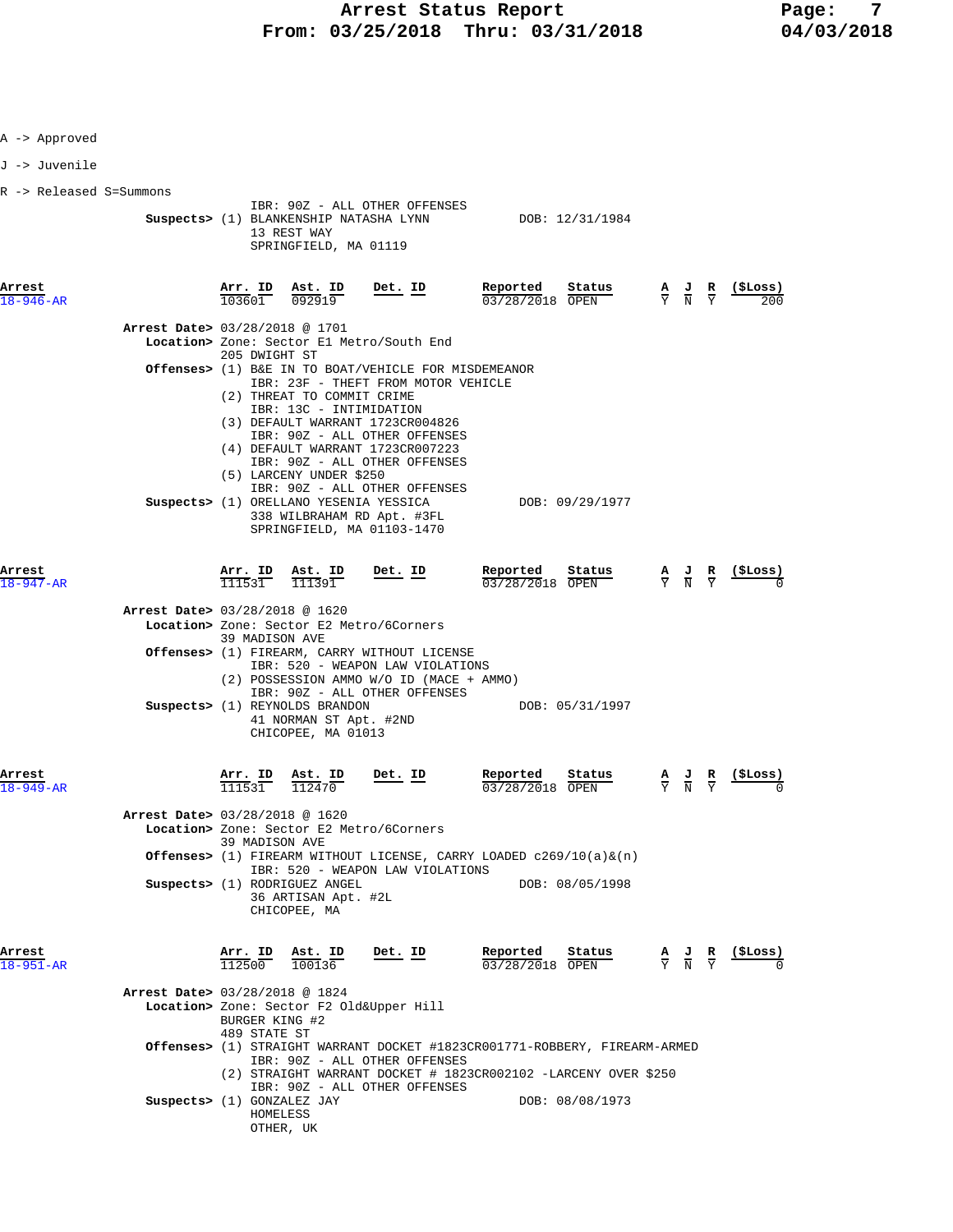J -> Juvenile

R -> Released S=Summons

| Arrest<br>$18 - 952 - AR$      | Arr. ID<br>101937                        | Ast. ID<br>106895                                                                 | Det. ID                                                                                                                       | Reported<br>Status<br>03/28/2018 OPEN | $\frac{A}{Y}$ $\frac{J}{N}$                                                                     | R<br>$\overline{\mathsf{v}}$  | (ŞLoss)                                                       |
|--------------------------------|------------------------------------------|-----------------------------------------------------------------------------------|-------------------------------------------------------------------------------------------------------------------------------|---------------------------------------|-------------------------------------------------------------------------------------------------|-------------------------------|---------------------------------------------------------------|
| Arrest Date> 03/28/2018 @ 2249 | 38 SCHOOL ST                             |                                                                                   | Location> Zone: Sector E2 Metro/6Corners                                                                                      |                                       |                                                                                                 |                               |                                                               |
|                                |                                          |                                                                                   | Offenses> (1) DEFAULT WARRANT-#1723CR001264<br>IBR: 90Z - ALL OTHER OFFENSES                                                  |                                       |                                                                                                 |                               |                                                               |
|                                | Suspects> (1) DUVAL KARA                 | ***UNKNOWN***<br>SPRINGFIELD, MA                                                  |                                                                                                                               | DOB: 11/08/1986                       |                                                                                                 |                               |                                                               |
| Arrest<br>$18 - 953 - AR$      | Arr. ID<br>107873                        | Ast. ID<br>108537                                                                 | <u>Det. ID</u>                                                                                                                | Reported<br>Status<br>03/29/2018 OPEN | $\frac{\mathbf{A}}{\mathbf{Y}}$ $\frac{\mathbf{J}}{\mathbf{N}}$ $\frac{\mathbf{R}}{\mathbf{Y}}$ |                               | (ŞLoss)                                                       |
| Arrest Date> 03/29/2018 @ 0250 |                                          |                                                                                   |                                                                                                                               |                                       |                                                                                                 |                               |                                                               |
|                                | WILBRAHAM RD                             |                                                                                   | Location> Zone: Sector I1 16Acr/Outer Bel                                                                                     |                                       |                                                                                                 |                               |                                                               |
|                                |                                          |                                                                                   | Offenses> (1) GIVING FALSE NAME, OPER. OF M/V<br>IBR: 90Z - ALL OTHER OFFENSES<br>(2) UNLICENSED OPERATION OF MV              |                                       |                                                                                                 |                               |                                                               |
|                                |                                          | (3) SEAT BELT, FAIL WEAR<br>(4) INSPECTION/STICKER, NO                            | IBR: 99 - TRAFFIC, TOWN BY-LAW OFFENSES<br>IBR: 99 - TRAFFIC, TOWN BY-LAW OFFENSES<br>IBR: 99 - TRAFFIC, TOWN BY-LAW OFFENSES |                                       |                                                                                                 |                               |                                                               |
|                                |                                          | Suspects> (1) ORTIZ REKJUAN KEVRON<br>35 HUMBERT ST<br>SPRINGFIELD, MA            |                                                                                                                               | DOB: 06/25/1998                       |                                                                                                 |                               |                                                               |
| Arrest<br>$18 - 954 - AR$      | $\frac{\texttt{Arr.}}{\text{M467}}$ ID   | $\underbrace{\text{Ast.}}$ ID<br>B497                                             | <u>Det. ID</u>                                                                                                                | Reported<br>Status<br>03/29/2018 OPEN | $\frac{A}{Y}$ $\frac{J}{N}$                                                                     | $rac{\mathbf{R}}{\mathbf{Y}}$ | <u>(SLoss)</u>                                                |
| Arrest Date> 03/29/2018 @ 0650 |                                          |                                                                                   |                                                                                                                               |                                       |                                                                                                 |                               |                                                               |
|                                |                                          |                                                                                   | Location> Zone: Sector E2 Metro/6Corners                                                                                      |                                       |                                                                                                 |                               |                                                               |
|                                |                                          | 121 CEDAR ST Apt. #2R                                                             | <b>Offenses&gt;</b> (1) ARREST WARRANT #1823CR002105 RAPE                                                                     |                                       |                                                                                                 |                               |                                                               |
|                                |                                          | Suspects> (1) FAREAS ROSSBRYANT LAYNE<br>121 CEDAR ST Apt. #2R<br>SPRINGFIELD, MA | IBR: 90Z - ALL OTHER OFFENSES                                                                                                 | DOB: 03/29/1990                       |                                                                                                 |                               |                                                               |
| Arrest<br>$18 - 955 - AR$      | <u>Arr. ID</u><br><b>B218</b>            | <u>Ast. ID</u><br>B497                                                            | <u>Det. ID</u>                                                                                                                | Reported<br>Status<br>03/29/2018 OPEN | $\frac{\mathbf{A}}{\mathbf{Y}}$ $\frac{\mathbf{J}}{\mathbf{N}}$ $\frac{\mathbf{R}}{\mathbf{Y}}$ |                               |                                                               |
| Arrest Date> 03/29/2018 @ 0635 | HIDING UNDER BED                         | Zone: Out of City - In State<br>16 ELMDALE Apt. #1ST                              | Location> Jurisdiction: WEST SPRINGFIELD                                                                                      |                                       |                                                                                                 |                               |                                                               |
|                                |                                          |                                                                                   | Offenses> (1) ARREST WARRANT 1823CR002108 HOME INVASION<br>IBR: 90Z - ALL OTHER OFFENSES                                      |                                       |                                                                                                 |                               |                                                               |
|                                |                                          | Suspects> (1) MOLINA JUAN ALBERTO<br>16 ELMDALE ST Apt. #1ST                      | WEST SPRINGFIELD, MA 01089                                                                                                    | DOB: 08/03/1987                       |                                                                                                 |                               |                                                               |
| Arrest<br>18-957-AR            | $\frac{\texttt{Arr.}}{\texttt{B218}}$ ID | $\frac{\texttt{Ast.}}{\texttt{B497}}$                                             | <u>Det. ID</u>                                                                                                                | Reported<br>Status<br>03/29/2018 OPEN |                                                                                                 |                               | $\frac{A}{Y}$ $\frac{J}{N}$ $\frac{R}{Y}$ $\frac{($Loss)}{0}$ |
| Arrest Date> 03/29/2018 @ 1105 |                                          |                                                                                   |                                                                                                                               |                                       |                                                                                                 |                               |                                                               |
|                                | INSIDE                                   | Location> Zone: Sector H1 Forest Park<br>398 SUMNER AVE Apt. #2ND                 |                                                                                                                               |                                       |                                                                                                 |                               |                                                               |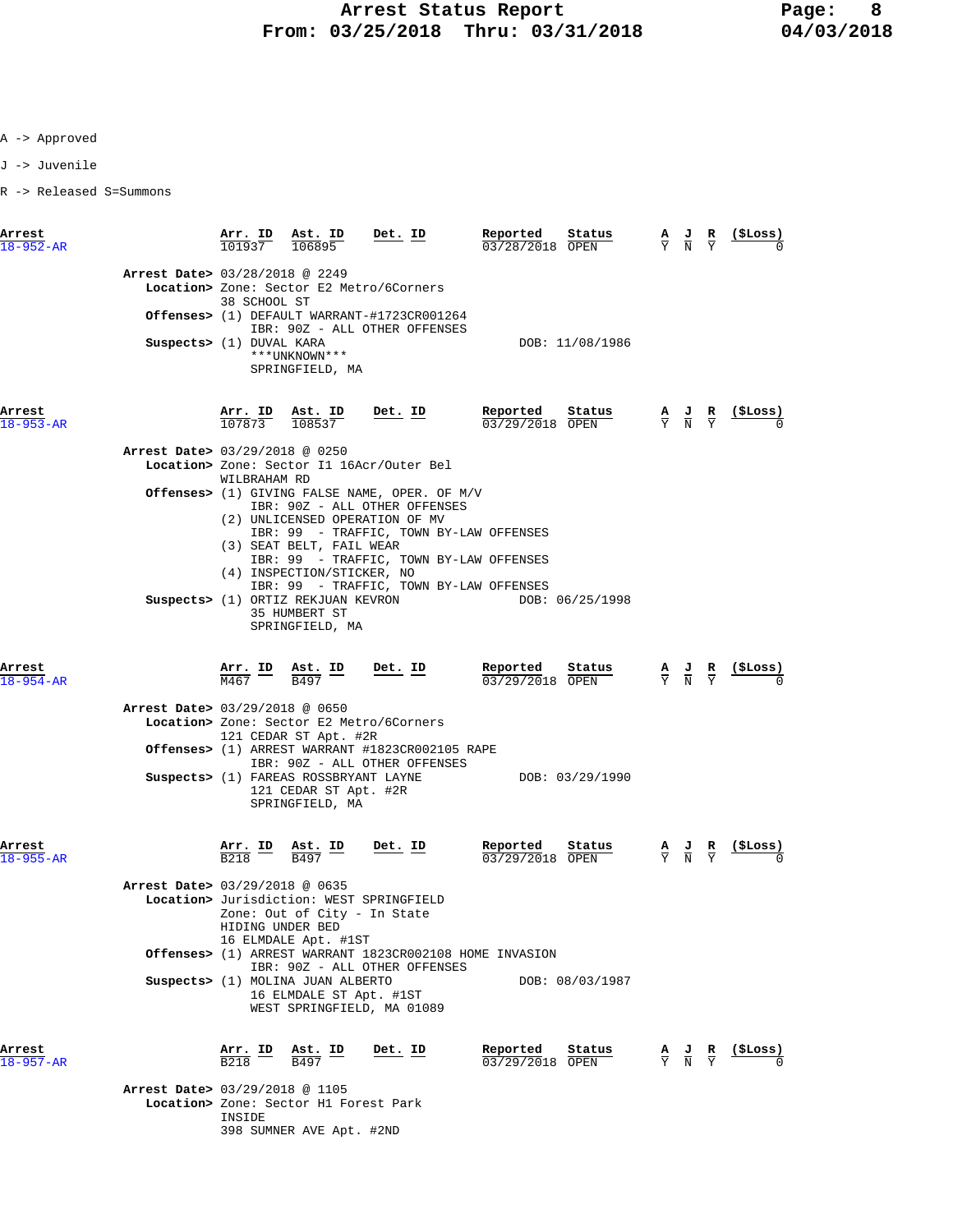| A -> Approved             |                                                                                                                                                                                                                                                                    |                                                 |                                                                                                 |                                                                                                 |                 |
|---------------------------|--------------------------------------------------------------------------------------------------------------------------------------------------------------------------------------------------------------------------------------------------------------------|-------------------------------------------------|-------------------------------------------------------------------------------------------------|-------------------------------------------------------------------------------------------------|-----------------|
| J -> Juvenile             |                                                                                                                                                                                                                                                                    |                                                 |                                                                                                 |                                                                                                 |                 |
| R -> Released S=Summons   | Offenses> (1) ARREST WARRANT 1723CR002297 FUGITIVE FROM JUSTICE<br>IBR: 90Z - ALL OTHER OFFENSES<br>Suspects> (1) SANTIAGO-MARTINEZ MERVIN JOEL DOB: 10/18/1979<br>398 SUMNER AVE Apt. #2ND<br>SPRINGFIELD, MA                                                     |                                                 |                                                                                                 |                                                                                                 |                 |
| Arrest<br>18-958-AR       | $\frac{\texttt{Arr.}}{112458}$ $\frac{\texttt{Ab.}}{S265}$ $\frac{\texttt{ID}}{S265}$ $\frac{\texttt{Det.}}{S265}$                                                                                                                                                 | <u>Reported</u><br>Status<br>03/29/2018 OPEN    | $\frac{A}{Y}$ $\frac{J}{N}$ $\frac{R}{Y}$                                                       |                                                                                                 | $\frac{15}{2}$  |
|                           | Arrest Date> 03/29/2018 @ 1303<br>Location> Zone: Sector El Metro/South End<br>50 STATE ST<br><b>Offenses&gt;</b> (1) WITNESS, INTIMIDATE<br>IBR: 13C - INTIMIDATION<br>Suspects> (1) BROWN RICKY LAMAR<br>10 CHESTNUT ST Apt. #1608<br>SPRINGFIELD, MA 01103-1470 | DOB: 04/05/1994                                 |                                                                                                 |                                                                                                 |                 |
| Arrest<br>18-962-AR       | Ast. ID Det. ID<br>$\frac{\text{Arr.}}{\text{H290}}$ ID                                                                                                                                                                                                            | Reported<br>S <u>tatus</u><br>$03/29/2018$ OPEN |                                                                                                 | $\frac{\mathbf{A}}{\mathbf{Y}}$ $\frac{\mathbf{J}}{\mathbf{N}}$ $\frac{\mathbf{R}}{\mathbf{N}}$ |                 |
|                           | Arrest Date> 03/29/2018 @ 1400<br>Location> Zone: Sector E2 Metro/6Corners<br>130 PEARL ST<br>Offenses> (1) DISORDERLY CONDUCT<br>IBR: 90C - DISORDERLY CONDUCT                                                                                                    |                                                 |                                                                                                 |                                                                                                 |                 |
|                           | Suspects> (1) PRIVETTE KESHAWNA<br>168 ESSEX ST<br>HOLYOKE, MA 01040                                                                                                                                                                                               | DOB: 02/28/1983                                 |                                                                                                 |                                                                                                 |                 |
| Arrest<br>$18 - 963 - AR$ | Det. ID<br>$\frac{\texttt{Arr. ID}}{112452}$<br><u>Ast. ID</u><br>Arrest Date> 03/29/2018 @ 1517<br>Location> Zone: Sector E2 Metro/6Corners<br>130 PEARL ST Apt. #`                                                                                               | Reported Status<br>03/29/2018 OPEN              | $\frac{\mathbf{A}}{\mathbf{Y}}$ $\frac{\mathbf{J}}{\mathbf{N}}$ $\frac{\mathbf{R}}{\mathbf{N}}$ |                                                                                                 | <u>(\$Loss)</u> |
|                           | Offenses> (1) ARREST WARRANT<br>IBR: 90Z - ALL OTHER OFFENSES<br>Suspects> (1) DIXON ROBERT GREGORY JR<br>86 AMHERST ST<br>SPRINGFIELD, MA                                                                                                                         | DOB: 06/16/1988                                 |                                                                                                 |                                                                                                 |                 |
| Arrest<br>18-965-AR       | <u>Arr.</u> ID<br>ASt. ID<br>Det. ID                                                                                                                                                                                                                               | Reported<br>Status<br>03/29/2018 OPEN           |                                                                                                 | $\frac{\mathbf{A}}{\mathbf{Y}}$ $\frac{\mathbf{J}}{\mathbf{N}}$ $\frac{\mathbf{R}}{\mathbf{Y}}$ | (\$Loss)        |
|                           | Arrest Date> 03/29/2018 @ 1710<br>Location> Zone: Sector El Metro/South End<br>54 LORING ST<br><b>Offenses&gt;</b> (1) COCAINE, TRAFFICKING IN<br>IBR: 35A - DRUG / NARCOTIC VIOLATIONS                                                                            |                                                 |                                                                                                 |                                                                                                 |                 |
|                           | (2) FIREARM WITHOUT FID CARD, POSSESS<br>IBR: 520 - WEAPON LAW VIOLATIONS<br>Suspects> (1) MARTINEZ NOEL<br>54 LORING ST Apt. #2<br>SPRINGFIELD, MA                                                                                                                | DOB: 10/25/1982                                 |                                                                                                 |                                                                                                 |                 |
| Arrest<br>18–966–AR       | $\frac{\text{Arr.}}{\text{K456}}$ ID<br><u>Ast. ID</u><br>Det. ID                                                                                                                                                                                                  | Reported<br>Status<br>03/29/2018 OPEN           |                                                                                                 | $\frac{\mathbf{A}}{\mathbf{Y}}$ $\frac{\mathbf{J}}{\mathbf{N}}$ $\frac{\mathbf{R}}{\mathbf{N}}$ | (ŞLoss)         |
|                           | Arrest Date> 03/29/2018 @ 1810<br>Location> Zone: Sector A N. End/Memorial<br>ACROSS THE STREET FROM                                                                                                                                                               |                                                 |                                                                                                 |                                                                                                 |                 |

44 OSGOOD ST Apt. #.  **Offenses>** (1) DRUG, DISTRIBUTE CLASS B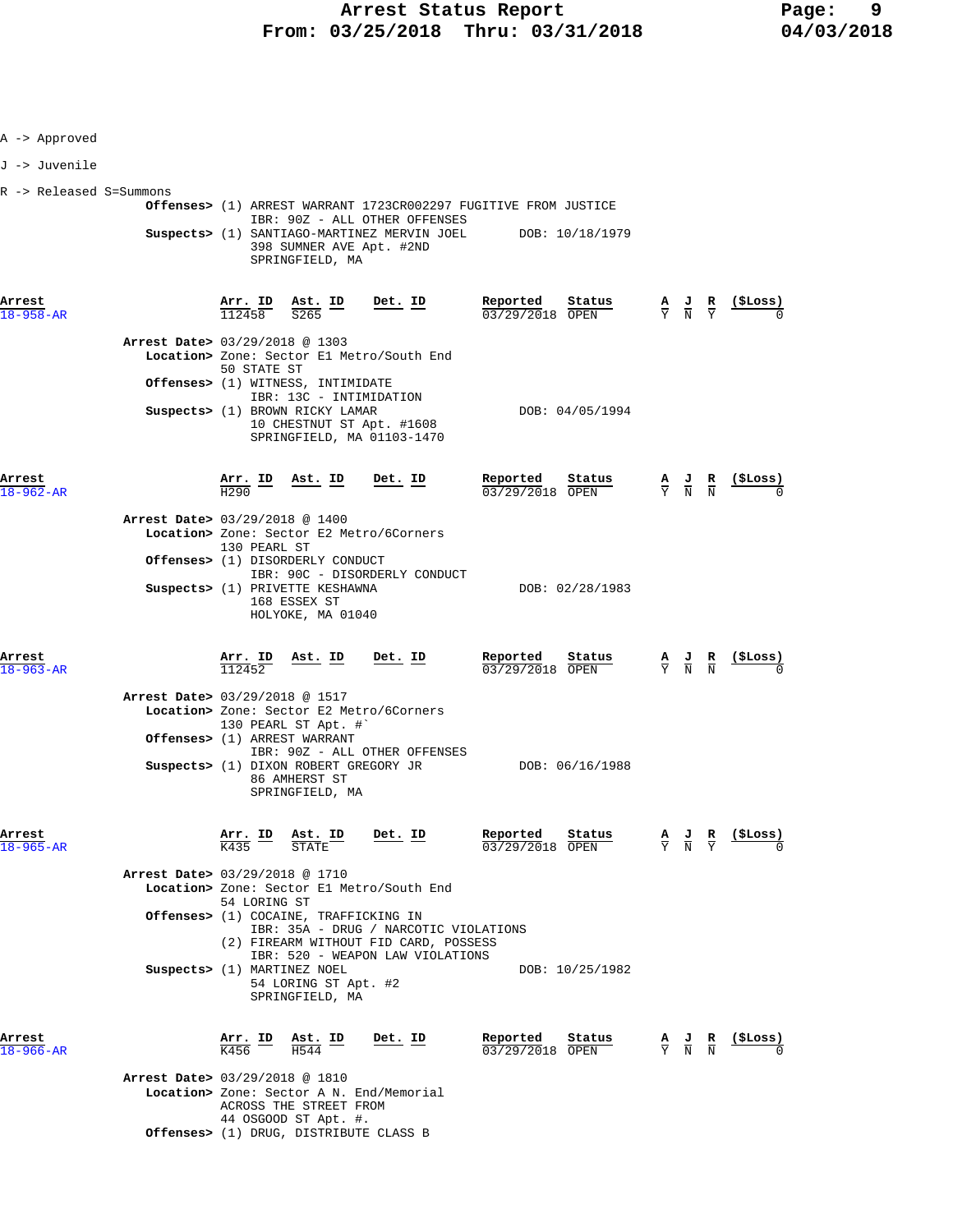| A -> Approved                                     |                                        |                                                                           |                                                                                                                                                                                                        |                                                                                    |                                                                                                 |                                   |
|---------------------------------------------------|----------------------------------------|---------------------------------------------------------------------------|--------------------------------------------------------------------------------------------------------------------------------------------------------------------------------------------------------|------------------------------------------------------------------------------------|-------------------------------------------------------------------------------------------------|-----------------------------------|
| J -> Juvenile                                     |                                        |                                                                           |                                                                                                                                                                                                        |                                                                                    |                                                                                                 |                                   |
| R -> Released S=Summons                           |                                        | Suspects> (1) NIEVES ERNIE JAMES<br>48 OSGOOD ST<br>SPRINGFIELD, MA 01107 | IBR: 35A - DRUG / NARCOTIC VIOLATIONS<br>(2) DRUG, POSSESS TO DISTRIB CLASS B<br>IBR: 35A - DRUG / NARCOTIC VIOLATIONS<br>(3) DRUG VIOLATION NEAR SCHOOL/PARK<br>IBR: 35A - DRUG / NARCOTIC VIOLATIONS | DOB: 12/17/1976                                                                    |                                                                                                 |                                   |
| Arrest<br>$18 - 967 - AR$                         | $\frac{\texttt{Arr.}}{\text{K456}}$ ID | $\frac{\texttt{Ast.}}{\text{H544}}$ ID                                    | $Det$ . ID                                                                                                                                                                                             | Reported<br>Status<br>03/29/2018 OPEN                                              | $\frac{A}{Y}$ $\frac{J}{N}$ $\frac{R}{N}$                                                       | $\frac{(\texttt{SLoss})}{\alpha}$ |
| Arrest Date> 03/29/2018 @ 1810                    |                                        | ACROSS THE STREET FROM<br>44 OSGOOD ST Apt. #.                            | Location> Zone: Sector A N. End/Memorial                                                                                                                                                               |                                                                                    |                                                                                                 |                                   |
| Suspects> (1) FALCON DAMIAN                       |                                        | Offenses> (1) DRUG, POSSESS CLASS B<br>77 ONTARIO ST<br>SPRINGFIELD, MA   | IBR: 35A - DRUG / NARCOTIC VIOLATIONS                                                                                                                                                                  | DOB: 01/11/1980                                                                    |                                                                                                 |                                   |
| Arrest<br>18-968-AR                               | $\frac{\texttt{Arr.}}{\text{K456}}$ ID | $\frac{\texttt{Ast.}}{\text{H544}}$ ID                                    | <u>Det. ID</u>                                                                                                                                                                                         | Reported<br>Status<br>03/29/2018 OPEN                                              | $\frac{\mathbf{A}}{\mathbf{Y}}$ $\frac{\mathbf{J}}{\mathbf{N}}$ $\frac{\mathbf{R}}{\mathbf{N}}$ |                                   |
| Arrest Date> 03/29/2018 @ 1810                    |                                        | ACROSS THE STREET FROM                                                    | Location> Zone: Sector A N. End/Memorial                                                                                                                                                               |                                                                                    |                                                                                                 |                                   |
|                                                   |                                        | 44 OSGOOD ST Apt. #.<br>Offenses> (1) DRUG, DISTRIBUTE CLASS B            | IBR: 35A - DRUG / NARCOTIC VIOLATIONS<br>(2) DRUG, POSSESS TO DISTRIB CLASS B<br>IBR: 35A - DRUG / NARCOTIC VIOLATIONS<br>(3) DRUG VIOLATION NEAR SCHOOL/PARK<br>IBR: 35A - DRUG / NARCOTIC VIOLATIONS |                                                                                    |                                                                                                 |                                   |
| Suspects> (1) MARTINEZ PABLO                      |                                        | 71 GRIFFIN ST<br>SPRINGFIELD, MA 01107                                    |                                                                                                                                                                                                        | DOB: 11/30/1973                                                                    |                                                                                                 |                                   |
| Arrest                                            | <u>Arr. ID</u>                         | <u>Ast. ID</u><br>H544                                                    | Det. ID                                                                                                                                                                                                | Reported<br>Status<br>03/29/2018<br>OPEN                                           | $\frac{\mathbf{A}}{\mathbf{Y}}$ $\frac{\mathbf{J}}{\mathbf{N}}$ $\frac{\mathbf{R}}{\mathbf{N}}$ | ( <b>SLoss</b> )                  |
| Arrest Date> 03/29/2018 @ 1810                    |                                        | ACROSS THE STREET FROM                                                    | Location> Zone: Sector A N. End/Memorial                                                                                                                                                               |                                                                                    |                                                                                                 |                                   |
|                                                   |                                        | 44 OSGOOD ST Apt. #.<br>Offenses> (1) DRUG, DISTRIBUTE CLASS B            | IBR: 35A - DRUG / NARCOTIC VIOLATIONS<br>(2) DRUG, POSSESS TO DISTRIB CLASS B<br>IBR: 35A - DRUG / NARCOTIC VIOLATIONS<br>(3) DRUG VIOLATION NEAR SCHOOL/PARK<br>IBR: 35A - DRUG / NARCOTIC VIOLATIONS |                                                                                    |                                                                                                 |                                   |
| Arrest                                            | Arr. ID Ast. ID                        | Suspects> (1) RODRIGUEZ JULIO<br>28 MAIN ST Apt. #1414<br>CHICOPEE, MA    | Det. ID                                                                                                                                                                                                | DOB: 11/21/1970<br>Reported<br>Status                                              |                                                                                                 | (SLoss)                           |
| $18 - 971 - AR$<br>Arrest Date> 03/29/2018 @ 2035 | $106673$ $103493$                      |                                                                           |                                                                                                                                                                                                        | 03/29/2018 OPEN                                                                    | $\frac{A}{Y}$ $\frac{J}{N}$ $\frac{R}{N}$                                                       |                                   |
|                                                   | MAYNARD ST                             | Offenses> (1) INSPECTION/STICKER, NO                                      | Location> Zone: Sector F1 McKnight/Bay<br>(2) LICENSE SUSPENDED, OP MV WITH                                                                                                                            | IBR: 99 - TRAFFIC, TOWN BY-LAW OFFENSES<br>IBR: 99 - TRAFFIC, TOWN BY-LAW OFFENSES |                                                                                                 |                                   |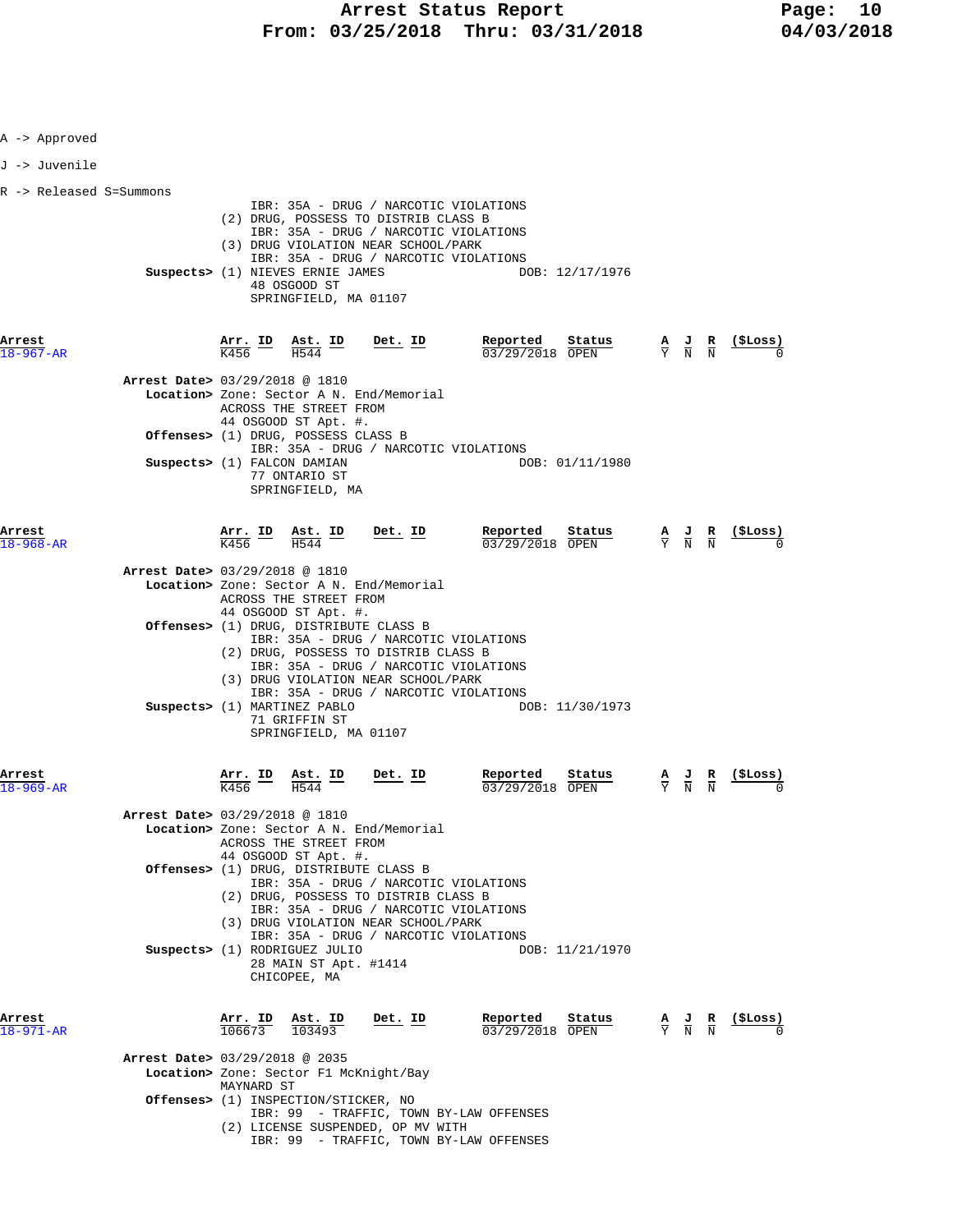|  |  | Approved |
|--|--|----------|
|--|--|----------|

J -> Juvenile

| R -> Released S=Summons |
|-------------------------|
|-------------------------|

|                           |                                |                                      | Suspects> (1) JAMES JOSHUA AARON<br>39 BERKELEY ST<br>SPRINGFIELD, MA                                   |                                                                                                                                                                                         | DOB: 02/19/2000                       |                                                                                                 |                  |
|---------------------------|--------------------------------|--------------------------------------|---------------------------------------------------------------------------------------------------------|-----------------------------------------------------------------------------------------------------------------------------------------------------------------------------------------|---------------------------------------|-------------------------------------------------------------------------------------------------|------------------|
| Arrest<br>$18 - 973 - AR$ |                                | L392                                 | Arr. ID Ast. ID<br>D555                                                                                 | <u>Det. ID</u>                                                                                                                                                                          | Reported<br>Status<br>03/30/2018 OPEN | $\frac{\mathbf{A}}{\mathbf{Y}}$ $\frac{\mathbf{J}}{\mathbf{N}}$ $\frac{\mathbf{R}}{\mathbf{Y}}$ | <u>( SLoss )</u> |
|                           | Arrest Date> 03/30/2018 @ 0145 |                                      |                                                                                                         |                                                                                                                                                                                         |                                       |                                                                                                 |                  |
|                           |                                | SAVE A LOT<br>459 MAIN IO ST         |                                                                                                         | Location> Zone: Sector D2 Indian Orchard                                                                                                                                                |                                       |                                                                                                 |                  |
|                           |                                |                                      | (3) RESIST ARREST                                                                                       | <b>Offenses&gt;</b> (1) ASSAULT W/DANGEROUS WEAPON<br>IBR: 13A - AGGRAVATED ASSAULT<br>(2) VIOL. OF CITY ORD. - Loitering<br>IBR: 90Z - ALL OTHER OFFENSES<br>IBR: 13B - SIMPLE ASSAULT |                                       |                                                                                                 |                  |
|                           |                                | HOMELESS                             | Suspects> (1) MARTIN MICHAEL ROGER<br>HOMELESS, UK                                                      | (4) ASSAULT W/DANGEROUS WEAPON<br>IBR: 13A - AGGRAVATED ASSAULT                                                                                                                         | DOB: 01/12/1987                       |                                                                                                 |                  |
| Arrest<br>$18 - 974 - AR$ |                                | 109490                               | <u>Arr. ID Ast. ID</u><br>107873                                                                        | <u>Det. ID</u>                                                                                                                                                                          | Reported<br>Status<br>03/30/2018 OPEN | $\frac{\mathbf{A}}{\mathbf{Y}}$ $\frac{\mathbf{J}}{\mathbf{N}}$ $\frac{\mathbf{R}}{\mathbf{Y}}$ | <u>(SLoss)</u>   |
|                           | Arrest Date> 03/30/2018 @ 0240 | 514 BELMONT AVE                      | Location> Zone: Sector H1 Forest Park<br>CUMBERLAND FARMS #1                                            |                                                                                                                                                                                         |                                       |                                                                                                 |                  |
|                           |                                |                                      | Offenses> (1) ARREST WARRANT                                                                            | IBR: 90Z - ALL OTHER OFFENSES<br>(2) FALSE NAME/SSN, ARRESTEE FURNISH<br>IBR: 90Z - ALL OTHER OFFENSES                                                                                  |                                       |                                                                                                 |                  |
|                           |                                |                                      | Suspects> (1) MORALES-DIAZ ALEX<br>280 PLAINFIELD ST<br>SPRINGFIELD, MA 01109                           |                                                                                                                                                                                         | DOB: 05/22/1985                       |                                                                                                 |                  |
| Arrest<br>$18 - 975 - AR$ |                                | $\frac{\text{Arr.}}{\text{B}388}$ ID | $\frac{\text{Ast. ID}}{035300}$                                                                         | Det. ID                                                                                                                                                                                 | Reported<br>Status<br>03/30/2018 OPEN | $\frac{\mathbf{A}}{\mathbf{Y}}$ $\frac{\mathbf{J}}{\mathbf{N}}$ $\frac{\mathbf{R}}{\mathbf{N}}$ |                  |
|                           | Arrest Date> 03/30/2018 @ 0925 | SE SECTOR<br>DICKINSON ST            | Location> Zone: Sector H1 Forest Park                                                                   |                                                                                                                                                                                         |                                       |                                                                                                 |                  |
|                           |                                |                                      | Offenses> (1) DRUG, POSSESS CLASS A                                                                     | IBR: 35A - DRUG / NARCOTIC VIOLATIONS<br>(2) ARREST WARRANT 1817CR000456<br>IBR: 90Z - ALL OTHER OFFENSES<br>(3) FALSE NAME/SSN, ARRESTEE FURNISH<br>IBR: 90Z - ALL OTHER OFFENSES      |                                       |                                                                                                 |                  |
|                           |                                |                                      | Suspects> (1) GALLEGO JOEL AMILCAR<br>29 WIGWAM PL<br>SPRINGFIELD, MA 01107                             |                                                                                                                                                                                         | DOB: 12/30/1983                       |                                                                                                 |                  |
| Arrest<br>$18 - 976 - AR$ |                                |                                      | $\frac{\text{Arr.}}{\text{B979}}$ $\frac{\text{B}}{\text{K109}}$ $\frac{\text{H}}{\text{K109}}$<br>K109 | Det. $ID$                                                                                                                                                                               | Reported<br>Status<br>03/30/2018 OPEN | $\frac{\mathbf{A}}{\mathbf{Y}}$ $\frac{\mathbf{J}}{\mathbf{N}}$ $\frac{\mathbf{R}}{\mathbf{Y}}$ | $\frac{1}{2}$    |
|                           | Arrest Date> 03/30/2018 @ 0935 |                                      |                                                                                                         |                                                                                                                                                                                         |                                       |                                                                                                 |                  |
|                           | Offenses> (1) RESIST ARREST    | 70 TEMPLE ST                         |                                                                                                         | Location> Zone: Sector E2 Metro/6Corners                                                                                                                                                |                                       |                                                                                                 |                  |
|                           |                                |                                      | (2) DRUG, DISTRIBUTE CLASS B                                                                            | IBR: 13B - SIMPLE ASSAULT                                                                                                                                                               |                                       |                                                                                                 |                  |

IBR: 35A - DRUG / NARCOTIC VIOLATIONS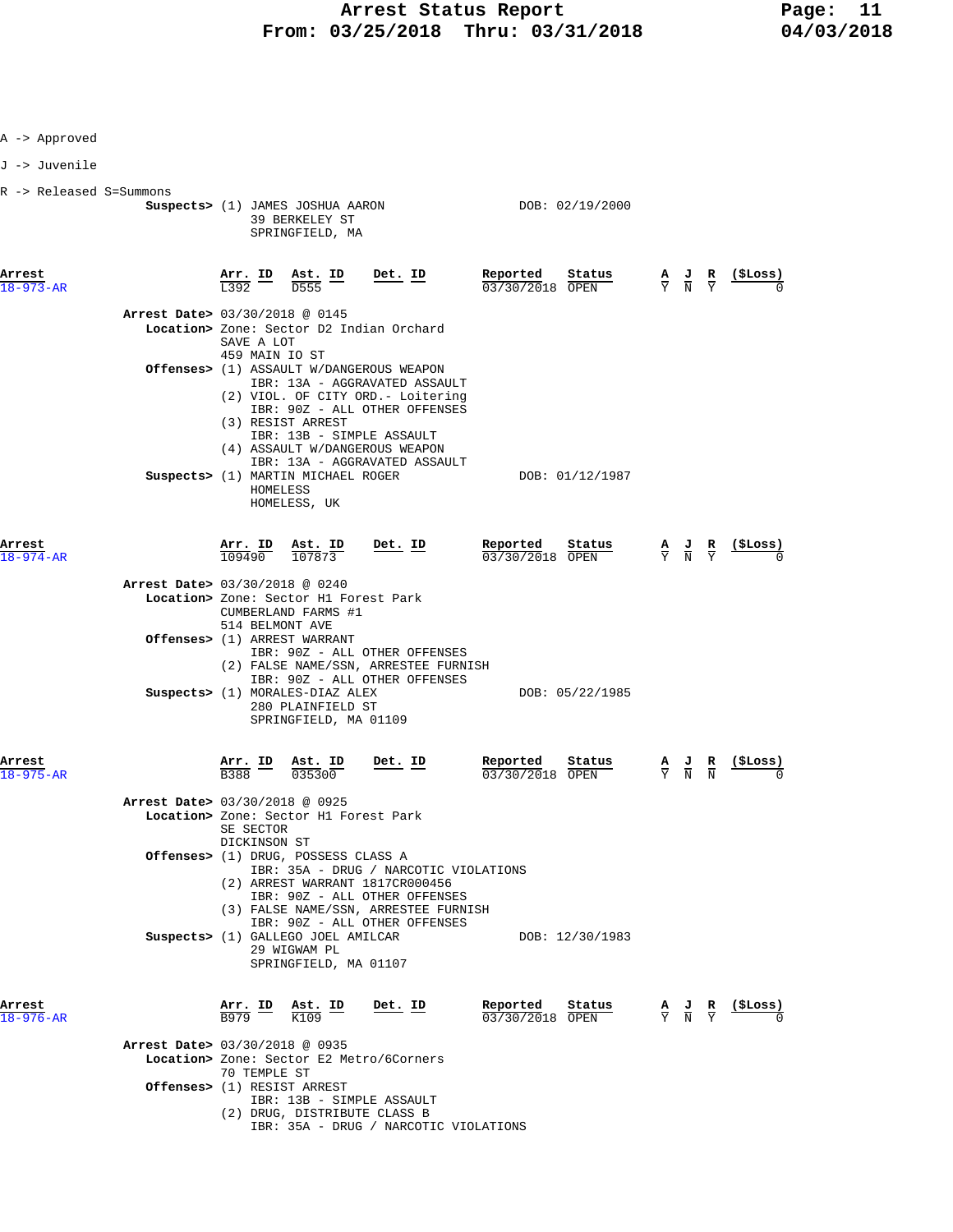| A -> Approved             |                                                                                                                                                                                            |                |                                                                    |                                                                 |                                                                                                 |                |
|---------------------------|--------------------------------------------------------------------------------------------------------------------------------------------------------------------------------------------|----------------|--------------------------------------------------------------------|-----------------------------------------------------------------|-------------------------------------------------------------------------------------------------|----------------|
| J -> Juvenile             |                                                                                                                                                                                            |                |                                                                    |                                                                 |                                                                                                 |                |
|                           |                                                                                                                                                                                            |                |                                                                    |                                                                 |                                                                                                 |                |
| R -> Released S=Summons   | Suspects> (1) TURNER DONTAE<br>88 MAPLE ST<br>SPRINGFIELD, MA                                                                                                                              |                | DOB: 03/06/1985                                                    |                                                                 |                                                                                                 |                |
| Arrest<br>$18 - 977 - AR$ | Arr. ID<br>$\frac{\text{Ast.}}{\text{R210}}$ ID<br>$11246\overline{4}$<br><b>B218</b>                                                                                                      | <u>Det. ID</u> | Reported<br>Status<br>03/30/2018 OPEN                              |                                                                 | $\frac{\mathbf{A}}{\mathbf{Y}}$ $\frac{\mathbf{J}}{\mathbf{N}}$ $\frac{\mathbf{R}}{\mathbf{Y}}$ | (ŞLoss)        |
|                           | Arrest Date> 03/30/2018 @ 1020<br>Location> Zone: Sector F1 McKnight/Bay<br>FRONT OF                                                                                                       |                |                                                                    |                                                                 |                                                                                                 |                |
|                           | 131 COLLEGE ST                                                                                                                                                                             |                | Offenses> (1) ARREST WARRANT 1823CR002140 RAPE OF CHILD WITH FORCE |                                                                 |                                                                                                 |                |
|                           | IBR: 90Z - ALL OTHER OFFENSES<br>Suspects> (1) WILSON ALVIN WILLIE<br>131 COLLEGE ST Apt. #2 FL<br>SPRINGFIELD, MA 01109-3101                                                              |                | DOB: 09/10/1993                                                    |                                                                 |                                                                                                 |                |
| Arrest<br>18-978-AR       | $\frac{\texttt{Arr.}}{109788}$<br>$\frac{\texttt{Ast.}}{101942}$                                                                                                                           | <u>Det. ID</u> | Reported<br>Status<br>03/30/2018 OPEN                              |                                                                 | $\frac{\mathbf{A}}{\mathbf{Y}}$ $\frac{\mathbf{J}}{\mathbf{N}}$ $\frac{\mathbf{R}}{\mathbf{Y}}$ | <u>(SLoss)</u> |
|                           | Arrest Date> 03/30/2018 @ 1735<br>Location> Zone: Sector E2 Metro/6Corners                                                                                                                 |                |                                                                    |                                                                 |                                                                                                 |                |
|                           | 33 MATTOON ST<br><b>Offenses&gt;</b> (1) DRUG, POSSESS TO DISTRIB CLASS B<br>IBR: 35A - DRUG / NARCOTIC VIOLATIONS<br>(2) DEFAULT WARRANT - DOCKET 1723CR006719                            |                |                                                                    |                                                                 |                                                                                                 |                |
|                           | IBR: 90Z - ALL OTHER OFFENSES<br>(3) DRUG, POSSESS TO DISTRIB CLASS E<br>IBR: 35A - DRUG / NARCOTIC VIOLATIONS<br>Suspects> (1) SERRANO JHOVAN<br>87 ELLIOT ST Apt. #2A<br>SPRINGFIELD, MA |                | DOB: 12/02/1996                                                    |                                                                 |                                                                                                 |                |
| Arrest<br>18-979-AR       | $\frac{\text{Arr.}}{112470}$ $\frac{\text{Ast.}}{103601}$                                                                                                                                  | <u>Det. ID</u> | Reported<br>Status<br>03/30/2018 OPEN                              | $\frac{\mathbf{A}}{\mathbf{Y}}$ $\frac{\mathbf{J}}{\mathbf{N}}$ | $rac{\mathbf{R}}{\mathbf{Y}}$                                                                   | <u>(SLoss)</u> |
|                           | Arrest Date> 03/30/2018 @ 1801<br>Location> Zone: Sector El Metro/South End<br>135 DWIGHT ST                                                                                               |                |                                                                    |                                                                 |                                                                                                 |                |
|                           | Offenses> (1) ROBBERY, UNARMED<br>IBR: 120 - ROBBERY<br>$(2)$ . A&B $(Simple)$<br>IBR: 13B - SIMPLE ASSAULT<br>(3) THREAT TO COMMIT CRIME                                                  |                |                                                                    |                                                                 |                                                                                                 |                |
|                           | IBR: 13C - INTIMIDATION<br>(4) A&B ON POLICE OFFICER<br>IBR: 13B - SIMPLE ASSAULT<br>Suspects> (1) VIROLA ROBERTO                                                                          |                | DOB: 12/09/1969                                                    |                                                                 |                                                                                                 |                |
| Arrest                    | 52 LEBANON ST<br>SPRINGFIELD, MA<br>$\frac{\texttt{Arr.}}{101951}$<br><u>Ast. ID</u>                                                                                                       | Det. ID        | Reported<br>Status                                                 | $\frac{\mathbf{A}}{\mathbf{Y}}$ $\frac{\mathbf{J}}{\mathbf{N}}$ | $\frac{R}{N}$                                                                                   | (SLoss)        |
| 18-980-AR                 | C802<br>Arrest Date> 03/30/2018 @ 1805<br>Location> Zone: Sector E2 Metro/6Corners<br>ACROSS FROM                                                                                          |                | 03/30/2018 OPEN                                                    |                                                                 |                                                                                                 |                |
|                           | 77 SCHOOL ST<br><b>Offenses&gt;</b> (1) LICENSE SUSPENDED, OP MV WITH<br>IBR: 99 - TRAFFIC, TOWN BY-LAW OFFENSES<br>(2) SIGNAL, FAIL TO                                                    |                |                                                                    |                                                                 |                                                                                                 |                |
|                           | IBR: 99 - TRAFFIC, TOWN BY-LAW OFFENSES<br>Suspects> (1) PAGAN JULIO<br>24 HIGH ST Apt. #131<br>SPRINGFIELD, MA                                                                            |                | DOB: 06/02/1988                                                    |                                                                 |                                                                                                 |                |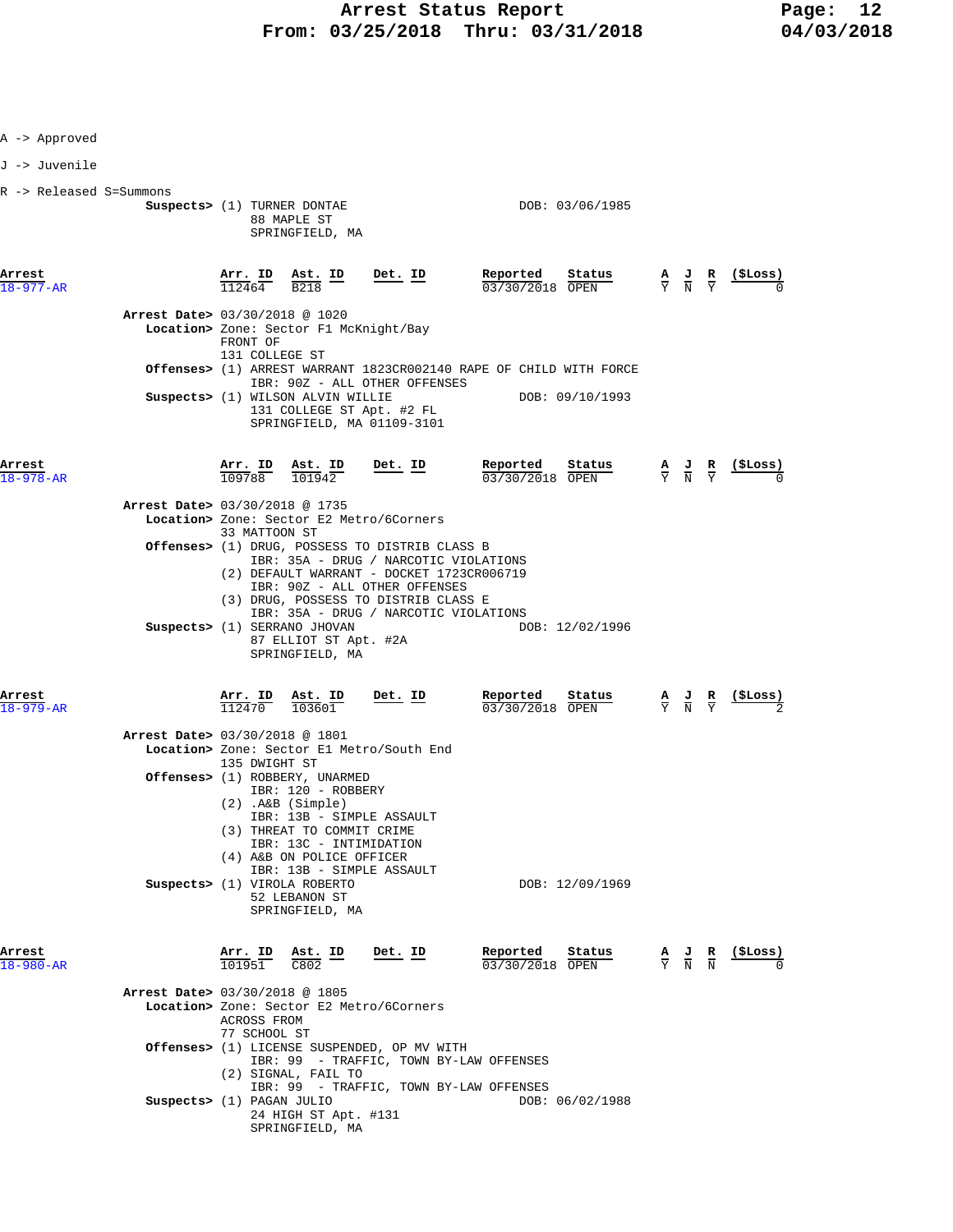J -> Juvenile

R -> Released S=Summons

| Arrest<br>$18 - 981 - AR$      | Arr. ID<br>51390                                                                                                                                                                                                                                                                                                  | Ast. ID<br>K109                                                   | Det. ID                                                                           | Reported<br>03/30/2018 OPEN | Status          | А<br>$\overline{Y}$ | $\frac{J}{N}$ $\frac{R}{Y}$                                                                           | ( \$Loss)      |
|--------------------------------|-------------------------------------------------------------------------------------------------------------------------------------------------------------------------------------------------------------------------------------------------------------------------------------------------------------------|-------------------------------------------------------------------|-----------------------------------------------------------------------------------|-----------------------------|-----------------|---------------------|-------------------------------------------------------------------------------------------------------|----------------|
|                                | Arrest Date> 03/30/2018 @ 1430<br>Location> Zone: Sector F2 Old&Upper Hill<br>HILL HOMES HOUSING COOPERATIVE INC #2<br>195 HICKORY ST<br><b>Offenses&gt;</b> (1) COCAINE, TRAFFICKING IN<br>IBR: 35A - DRUG / NARCOTIC VIOLATIONS<br>(2) DRUG VIOLATION NEAR SCHOOL/PARK<br>IBR: 35A - DRUG / NARCOTIC VIOLATIONS |                                                                   |                                                                                   |                             |                 |                     |                                                                                                       |                |
|                                |                                                                                                                                                                                                                                                                                                                   |                                                                   |                                                                                   |                             |                 |                     |                                                                                                       |                |
| Suspects> (1) GREEN ANTHONY    |                                                                                                                                                                                                                                                                                                                   | 72 BERKSHIRE AVE<br>SPRINGFIELD, MA                               |                                                                                   |                             | DOB: 07/12/1981 |                     |                                                                                                       |                |
| Arrest<br>18-982-AR            | Arr. ID<br>51390                                                                                                                                                                                                                                                                                                  | Ast. ID<br>$\frac{1}{100}$<br>K109                                | <u>Det. ID</u>                                                                    | Reported<br>03/30/2018 OPEN | Status          |                     | $\frac{\mathbf{A}}{\overline{Y}}$ $\frac{\mathbf{J}}{\overline{N}}$ $\frac{\mathbf{R}}{\overline{Y}}$ | (SLoss)        |
| Arrest Date> 03/30/2018 @ 1430 |                                                                                                                                                                                                                                                                                                                   |                                                                   |                                                                                   |                             |                 |                     |                                                                                                       |                |
|                                |                                                                                                                                                                                                                                                                                                                   |                                                                   | Location> Zone: Sector F2 Old&Upper Hill<br>HILL HOMES HOUSING COOPERATIVE INC #2 |                             |                 |                     |                                                                                                       |                |
|                                | 195 HICKORY ST                                                                                                                                                                                                                                                                                                    |                                                                   |                                                                                   |                             |                 |                     |                                                                                                       |                |
|                                |                                                                                                                                                                                                                                                                                                                   | Offenses> (1) COCAINE, TRAFFICKING IN                             | IBR: 35A - DRUG / NARCOTIC VIOLATIONS                                             |                             |                 |                     |                                                                                                       |                |
|                                |                                                                                                                                                                                                                                                                                                                   |                                                                   | (2) CONSPIRACY TO VIOLATE DRUG LAW                                                |                             |                 |                     |                                                                                                       |                |
|                                |                                                                                                                                                                                                                                                                                                                   | (3) FIREARM, STORE IMPROP                                         | IBR: 90Z - ALL OTHER OFFENSES                                                     |                             |                 |                     |                                                                                                       |                |
|                                |                                                                                                                                                                                                                                                                                                                   |                                                                   | IBR: 520 - WEAPON LAW VIOLATIONS<br>(4) FIREARM IN FELONY, POSSESS                |                             |                 |                     |                                                                                                       |                |
|                                |                                                                                                                                                                                                                                                                                                                   |                                                                   | IBR: 520 - WEAPON LAW VIOLATIONS                                                  |                             |                 |                     |                                                                                                       |                |
|                                |                                                                                                                                                                                                                                                                                                                   |                                                                   | (5) POSSESSION AMMO W/O ID (MACE + AMMO)<br>IBR: 90Z - ALL OTHER OFFENSES         |                             |                 |                     |                                                                                                       |                |
|                                |                                                                                                                                                                                                                                                                                                                   |                                                                   | (6) FIREARM WITHOUT FID CARD, POSSESS                                             |                             |                 |                     |                                                                                                       |                |
|                                |                                                                                                                                                                                                                                                                                                                   |                                                                   | IBR: 520 - WEAPON LAW VIOLATIONS<br>(7) DRUG VIOLATION NEAR SCHOOL/PARK           |                             |                 |                     |                                                                                                       |                |
|                                |                                                                                                                                                                                                                                                                                                                   |                                                                   | IBR: 35A - DRUG / NARCOTIC VIOLATIONS                                             |                             |                 |                     |                                                                                                       |                |
|                                |                                                                                                                                                                                                                                                                                                                   | Suspects> (1) DOWNIE LATASHA D<br>195 HICKORY ST Apt. #C          | SPRINGFIELD, MA 01119-1116                                                        |                             | DOB: 12/12/1989 |                     |                                                                                                       |                |
| Arrest<br>$18 - 983 - AR$      | Arr. ID<br>51390                                                                                                                                                                                                                                                                                                  | Ast. ID<br>K109                                                   | Det. ID                                                                           | Reported<br>03/30/2018 OPEN | Status          |                     | $\frac{\mathbf{A}}{\overline{Y}}$ $\frac{\mathbf{J}}{\overline{N}}$ $\frac{\mathbf{R}}{\overline{Y}}$ |                |
| Arrest Date> 03/30/2018 @ 1430 |                                                                                                                                                                                                                                                                                                                   |                                                                   |                                                                                   |                             |                 |                     |                                                                                                       |                |
|                                |                                                                                                                                                                                                                                                                                                                   |                                                                   | Location> Zone: Sector F2 Old&Upper Hill                                          |                             |                 |                     |                                                                                                       |                |
|                                | 195 HICKORY ST                                                                                                                                                                                                                                                                                                    |                                                                   | HILL HOMES HOUSING COOPERATIVE INC #2                                             |                             |                 |                     |                                                                                                       |                |
|                                |                                                                                                                                                                                                                                                                                                                   | <b>Offenses&gt;</b> (1) COCAINE, TRAFFICKING IN                   |                                                                                   |                             |                 |                     |                                                                                                       |                |
|                                |                                                                                                                                                                                                                                                                                                                   | (2) STOP FOR POLICE, FAIL                                         | IBR: 35A - DRUG / NARCOTIC VIOLATIONS                                             |                             |                 |                     |                                                                                                       |                |
|                                |                                                                                                                                                                                                                                                                                                                   |                                                                   | IBR: 99 - TRAFFIC, TOWN BY-LAW OFFENSES                                           |                             |                 |                     |                                                                                                       |                |
|                                |                                                                                                                                                                                                                                                                                                                   |                                                                   | (3) ASSAULT W/DANGEROUS WEAPON<br>IBR: 13A - AGGRAVATED ASSAULT                   |                             |                 |                     |                                                                                                       |                |
|                                |                                                                                                                                                                                                                                                                                                                   |                                                                   | (4) LEAVE SCENE OF PROPERTY DAMAGE<br>IBR: 99 - TRAFFIC, TOWN BY-LAW OFFENSES     |                             |                 |                     |                                                                                                       |                |
|                                |                                                                                                                                                                                                                                                                                                                   |                                                                   | (5) RECKLESS OPERATION OF MOTOR VEHICLE                                           |                             |                 |                     |                                                                                                       |                |
|                                |                                                                                                                                                                                                                                                                                                                   |                                                                   | IBR: 99 - TRAFFIC, TOWN BY-LAW OFFENSES<br>(6) DRUG VIOLATION NEAR SCHOOL/PARK    |                             |                 |                     |                                                                                                       |                |
|                                |                                                                                                                                                                                                                                                                                                                   |                                                                   | IBR: 35A - DRUG / NARCOTIC VIOLATIONS                                             |                             |                 |                     |                                                                                                       |                |
|                                |                                                                                                                                                                                                                                                                                                                   | Suspects> (1) SMITH LATOYA L<br>31 OAKWOOD TER<br>SPRINGFIELD, MA |                                                                                   |                             | DOB: 12/18/1984 |                     |                                                                                                       |                |
| Arrest                         |                                                                                                                                                                                                                                                                                                                   | Arr. ID Ast. ID                                                   | Det. ID                                                                           | Reported                    | Status          |                     |                                                                                                       | A J R (\$Loss) |

18-984-AR 51390 K109 03/30/2018 OPEN Y N Y 0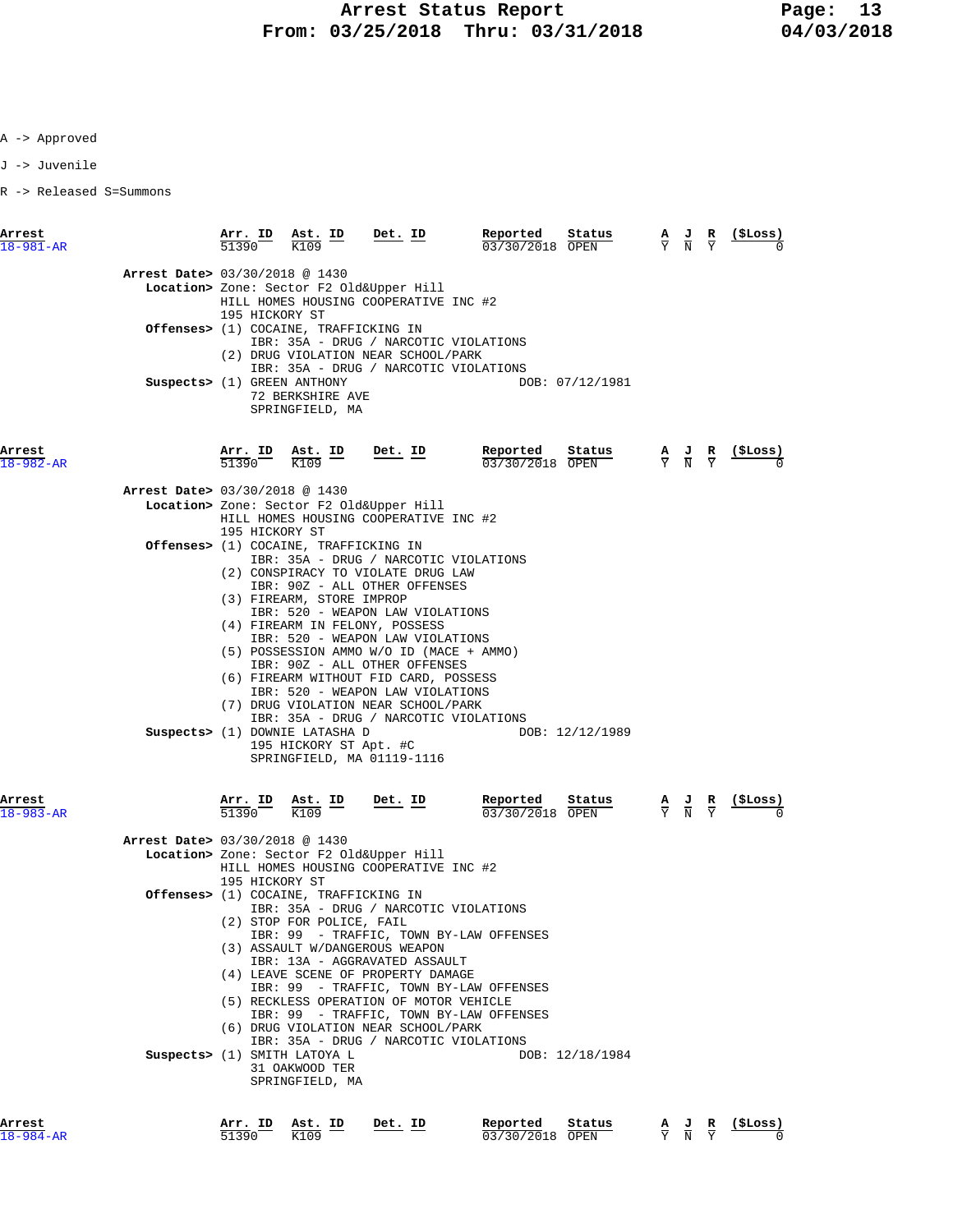| A -> Approved           |                                                                                                                                                   |                                                                                                                                                                                                                                     |                                                                                                   |                                                                                                       |                          |
|-------------------------|---------------------------------------------------------------------------------------------------------------------------------------------------|-------------------------------------------------------------------------------------------------------------------------------------------------------------------------------------------------------------------------------------|---------------------------------------------------------------------------------------------------|-------------------------------------------------------------------------------------------------------|--------------------------|
| J -> Juvenile           |                                                                                                                                                   |                                                                                                                                                                                                                                     |                                                                                                   |                                                                                                       |                          |
| R -> Released S=Summons |                                                                                                                                                   |                                                                                                                                                                                                                                     |                                                                                                   |                                                                                                       |                          |
|                         | Arrest Date> 03/30/2018 @ 1430<br>195 HICKORY ST<br>Offenses> (1) COCAINE, TRAFFICKING IN<br>Suspects> (1) CANDELARIO ANDRES JR<br>20 TREETOP AVE | Location> Zone: Sector F2 Old&Upper Hill<br>HILL HOMES HOUSING COOPERATIVE INC #2<br>IBR: 35A - DRUG / NARCOTIC VIOLATIONS<br>(2) DRUG VIOLATION NEAR SCHOOL/PARK<br>IBR: 35A - DRUG / NARCOTIC VIOLATIONS<br>SPRINGFIELD, MA 01108 | DOB: 01/27/1977                                                                                   |                                                                                                       |                          |
| $8 - 987 - AR$          | $\frac{\texttt{Arr.}}{\text{K}572}$ ID                                                                                                            | Det. ID<br>$\frac{\texttt{Ast.}}{\texttt{B880}}$ ID                                                                                                                                                                                 | Reported<br>Status<br>03/30/2018 OPEN                                                             | $\frac{A}{Y}$ $\frac{J}{N}$ $\frac{R}{Y}$                                                             |                          |
|                         | Arrest Date> 03/30/2018 @ 2145<br>Location> Zone: Sector H1 Forest Park<br>150 BELMONT AVE<br>(2) LIGHTS VIOLATION, MV                            | Offenses> (1) LICENSE SUSPENDED/REVOKED, OP MV WITH<br>IBR: 99 - TRAFFIC, TOWN BY-LAW OFFENSES<br>IBR: 99 - TRAFFIC, TOWN BY-LAW OFFENSES<br>(3) UNREGISTERED MOTOR VEHICLE<br>IBR: 99 - TRAFFIC, TOWN BY-LAW OFFENSES              |                                                                                                   |                                                                                                       |                          |
|                         | (4) UNINSURED MOTOR VEHICLE<br>(5) DEFAULT WARRANT<br>Suspects> (1) HUYNH TUNG THANH                                                              | IBR: 99 - TRAFFIC, TOWN BY-LAW OFFENSES<br>IBR: 90Z - ALL OTHER OFFENSES<br>95 GRENADA TER Apt. #2F<br>SPRINGFIELD, MA 01104                                                                                                        | DOB: 03/25/1978                                                                                   |                                                                                                       |                          |
| Arrest<br>18-988-AR     | Arr. ID Ast. ID<br>112491<br>108864                                                                                                               | Det. ID                                                                                                                                                                                                                             | <b>Reported</b> Status A J R<br>$\frac{1}{03}/30/2018$ OPEN $\frac{1}{Y}$ N Y                     |                                                                                                       | (ŞLoss)                  |
|                         | Arrest Date> 03/30/2018 @ 2335<br>Location> Zone: Sector F1 McKnight/Bay<br>666 STATE ST<br>Suspects> (1) TORRES JUSTIN JOSEPH                    | IBR: 90Z - ALL OTHER OFFENSES                                                                                                                                                                                                       | <b>Offenses&gt;</b> (1) DEFAULT WARRANT SPRINGFIELD DIST DOCKET # 1623CR004690<br>DOB: 03/14/1990 |                                                                                                       |                          |
|                         | 814 PARKER ST<br>SPRINGFIELD, MA                                                                                                                  |                                                                                                                                                                                                                                     |                                                                                                   |                                                                                                       |                          |
| Arrest<br>18-989-AR     | Ast. ID<br>Arr. ID<br>112491<br>108864<br>Arrest Date> 03/31/2018 @ 0215                                                                          | Det. ID                                                                                                                                                                                                                             | Reported<br>Status<br>03/31/2018 OPEN                                                             | $rac{\mathbf{A}}{\mathbf{Y}}$<br>$\frac{J}{N}$                                                        | (ŞLoss)<br>$\frac{R}{N}$ |
|                         | WORTHINGTON ST                                                                                                                                    | Location> Zone: Sector E2 Metro/6Corners                                                                                                                                                                                            |                                                                                                   |                                                                                                       |                          |
|                         | Offenses> (1) OUI LIOUOR<br>(2) SEAT BELT, FAIL WEAR<br>Suspects> (1) ALMONTE DANIEL ANTONYO                                                      | IBR: 90D - DRIVING UNDER THE INFLUENCE<br>IBR: 99 - TRAFFIC, TOWN BY-LAW OFFENSES<br>(3) Open Container of Marijuana<br>IBR: 90Z - ALL OTHER OFFENSES<br>57 BANCROFT ST Apt. #1FL                                                   | DOB: 07/12/1984                                                                                   |                                                                                                       |                          |
| Arrest<br>$-990 - AR$   | Arr. ID<br>Ast. ID<br>107873<br>C802                                                                                                              | SPRINGFIELD, MA 01119<br>Det. ID                                                                                                                                                                                                    | Reported<br>Status<br>03/31/2018 OPEN                                                             | $\frac{\mathbf{A}}{\overline{Y}}$ $\frac{\mathbf{J}}{\overline{N}}$ $\frac{\mathbf{R}}{\overline{N}}$ | (ŞLoss)                  |

 **Arrest Date>** 03/31/2018 @ 0255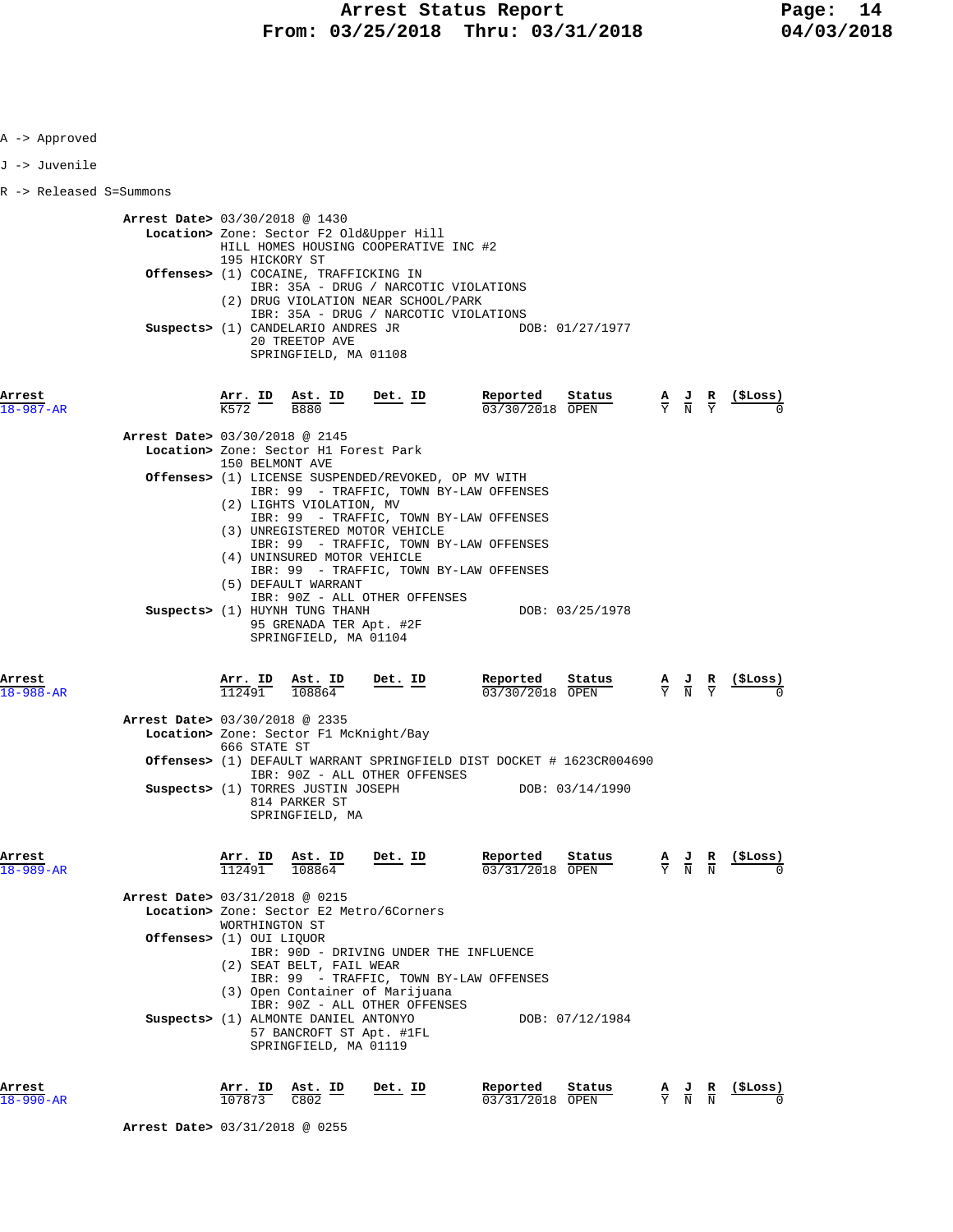| A -> Approved             |                                                                                                                                           |                                       |                                                                                                 |                  |
|---------------------------|-------------------------------------------------------------------------------------------------------------------------------------------|---------------------------------------|-------------------------------------------------------------------------------------------------|------------------|
| J -> Juvenile             |                                                                                                                                           |                                       |                                                                                                 |                  |
| R -> Released S=Summons   |                                                                                                                                           |                                       |                                                                                                 |                  |
|                           | Location> Zone: Sector B1 Liberty Heights<br>MERCY                                                                                        |                                       |                                                                                                 |                  |
|                           | 209 CAREW ST<br>Offenses> (1) TRESPASS<br>IBR: 90J - TRESPASS OF REAL PROPERTY<br>(2) DISORDERLY CONDUCT<br>IBR: 90C - DISORDERLY CONDUCT |                                       |                                                                                                 |                  |
|                           | (3) RESIST ARREST<br>IBR: 13B - SIMPLE ASSAULT<br>Suspects> (1) RIVERA GLEDEN I<br>587 BAY ST Apt. #B<br>SPRINGFIELD, MA 01109-4315       | DOB: 02/03/1977                       |                                                                                                 |                  |
| Arrest<br>18-991-AR       | $\frac{\text{Arr.}}{7648}$ ID<br>Ast. ID<br><u>Det. ID</u><br>Z648<br>S461                                                                | Reported<br>Status<br>03/31/2018 OPEN | $\frac{A}{Y}$ $\frac{J}{N}$ $\frac{R}{Y}$                                                       | <u>( SLoss )</u> |
|                           | Arrest Date> 03/31/2018 @ 1030<br>Location> Zone: Sector El Metro/South End                                                               |                                       |                                                                                                 |                  |
|                           | TAYLOR ST<br>Offenses> (1) DEFAULT WARRANT                                                                                                |                                       |                                                                                                 |                  |
|                           | IBR: 90Z - ALL OTHER OFFENSES<br>Suspects> (1) WRIGHT RONALD M JR<br>HOMELESS<br>SPRINGFIELD, MA                                          | DOB: 04/06/1991                       |                                                                                                 |                  |
| Arrest<br>18-992-AR       | $\frac{\texttt{Arr. ID}}{109869}$<br>$\frac{\text{Ast.}}{\text{T736}}$ ID<br>$Det$ . ID<br>T736                                           | Reported<br>Status<br>03/31/2018 OPEN | $\frac{\mathbf{A}}{\mathbf{Y}}$ $\frac{\mathbf{J}}{\mathbf{N}}$ $\frac{\mathbf{R}}{\mathbf{Y}}$ | $\frac{1}{2}$    |
|                           | Arrest Date> 03/31/2018 @ 1334<br>Location> Zone: Sector A N. End/Memorial<br>MAIN ST                                                     |                                       |                                                                                                 |                  |
|                           | Offenses> (1) DEFAULT WARRANT 1723CR006111 LARCENY OVER<br>IBR: 90Z - ALL OTHER OFFENSES                                                  |                                       |                                                                                                 |                  |
|                           | Suspects> (1) TORRES DAVID<br>101 LOWELL ST Apt. #523<br>SPRINGFIELD, MA 01107                                                            | DOB: 10/28/1981                       |                                                                                                 |                  |
| Arrest<br>$18 - 993 - AR$ | Arr. ID<br><u>Ast. ID</u><br><u>Det. ID</u><br>112451<br>C691                                                                             | Reported<br>Status<br>03/31/2018 OPEN | $\frac{A}{Y}$ $\frac{J}{N}$ $\frac{R}{Y}$                                                       | <u>(SLoss)</u>   |
|                           | Arrest Date> 03/31/2018 @ 1531<br>Location> Zone: Sector D2 Indian Orchard                                                                |                                       |                                                                                                 |                  |
|                           | 459 MAIN IO ST<br>Offenses> (1) ROBBERY, FIREARM-ARMED & MASKED<br>IBR: 120 - ROBBERY<br>(2) ROBBERY, FIREARM-ARMED & MASKED              |                                       |                                                                                                 |                  |
|                           | IBR: 120 - ROBBERY<br>(3) A&B WITH DANGEROUS WEAPON<br>IBR: 13A - AGGRAVATED ASSAULT                                                      |                                       |                                                                                                 |                  |
|                           | Suspects> (1) MURPHY JOVAN<br>69 KNOLLWOOD ST<br>SPRINGFIELD, MA                                                                          | DOB: 08/27/1992                       |                                                                                                 |                  |
| Arrest<br>18-997-AR       | Arr. ID<br>Ast. ID<br>Det. ID<br>109788<br>C802                                                                                           | Reported<br>Status<br>03/31/2018 OPEN | $\frac{A}{Y}$ $\frac{J}{N}$ $\frac{R}{Y}$                                                       | <u>(SLoss)</u>   |
|                           | Arrest Date> 03/31/2018 @ 1834<br>Location> Zone: Sector E2 Metro/6Corners                                                                |                                       |                                                                                                 |                  |
|                           | 367 UNION ST<br>Offenses> (1) DEFAULT WARRANT- DOCKET 1723CR006496<br>IBR: 90Z - ALL OTHER OFFENSES<br>(2) DRUG, POSSESS CLASS B          |                                       |                                                                                                 |                  |
|                           | IBR: 35A - DRUG / NARCOTIC VIOLATIONS<br>Suspects> (1) SHAND BRANDON FRANSHON<br>133 MASSACHUSETTS AVE                                    | DOB: 02/15/1988                       |                                                                                                 |                  |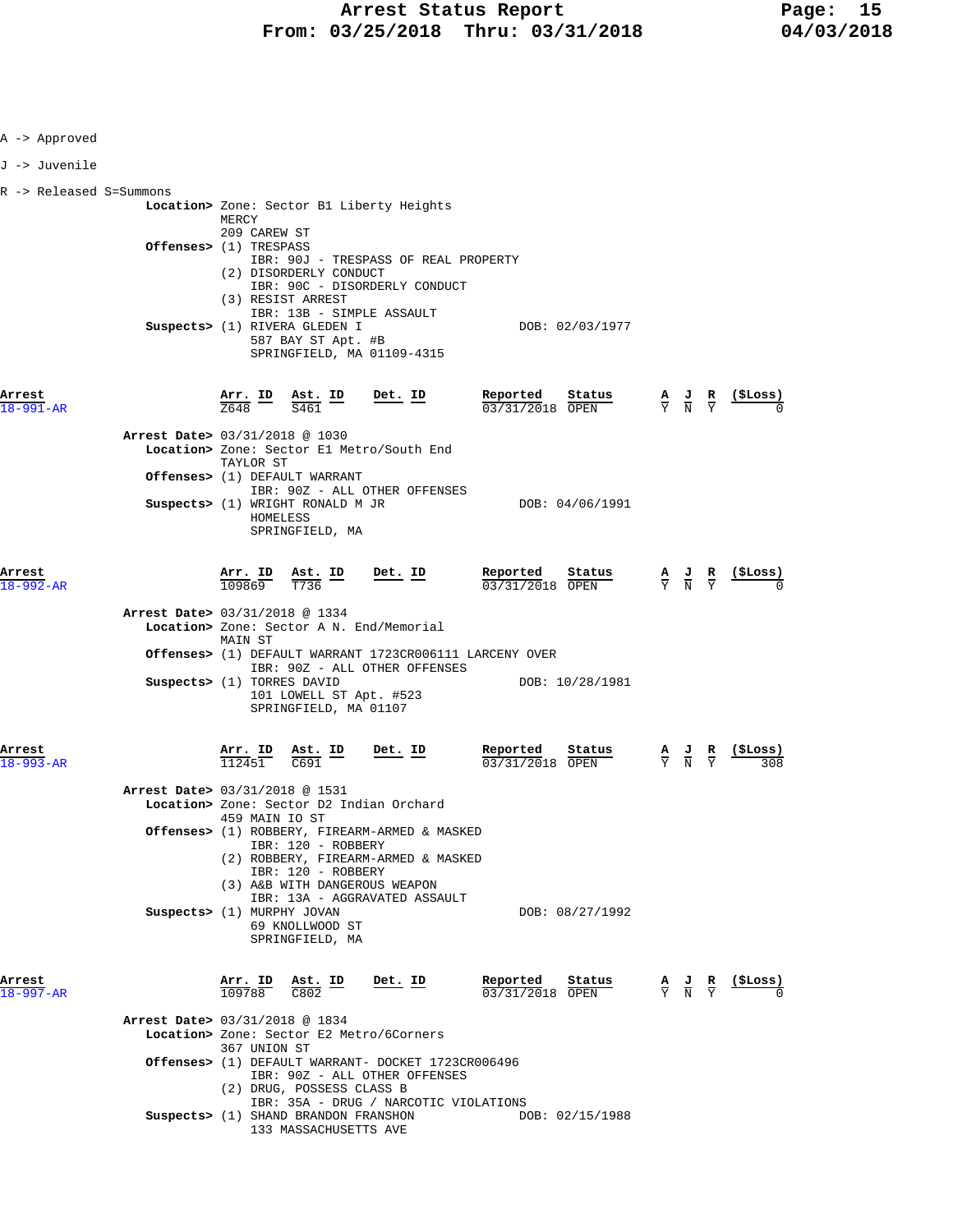J -> Juvenile

R -> Released S=Summons

SPRINGFIELD, MA

**Arrest Arr. ID Ast. ID Det. ID Reported Status A J R (\$Loss)** 18-999-AR 112480 111521 03/31/2018 OPEN Y N Y 0  **Arrest Date>** 03/31/2018 @ 1957  **Location>** Zone: Sector E2 Metro/6Corners 769 WORTHINGTON ST  **Offenses>** (1) DEFAULT WARRANT IBR: 90Z - ALL OTHER OFFENSES  **Suspects>** (1) BAEZ HUMBERTO DOB: 12/25/1966 120 OAK GROVE AVE SPRINGFIELD, MA **Arrest Arr. ID Ast. ID Det. ID Reported Status A J R (\$Loss)**  $\overline{108847}$   $\overline{108847}$   $\overline{106655}$   $\overline{03/31/2018}$   $\overline{OPEN}$   $\overline{Y}$   $\overline{N}$   $\overline{Y}$   $\overline{0}$   $0$  **Arrest Date>** 03/31/2018 @ 2022  **Location>** Zone: Sector D2 Indian Orchard 110 CHURCH ST, CHICOPEE PD 201 PARKER ST  **Offenses>** (1) ASSAULT W/DANGEROUS WEAPON IBR: 13A - AGGRAVATED ASSAULT **Suspects>** (1) FARIA ORLANDO F DOB: 04/15/1993 12 ASINOF AVE Apt. #3RD CHICOPEE, MA **Arrest Arr. ID Ast. ID Det. ID Reported Status A J R (\$Loss)** 18-1001-AR 103601 112470 03/31/2018 OPEN Y N Y 0  **Arrest Date>** 03/31/2018 @ 2025  **Location>** Zone: Sector E2 Metro/6Corners 306 UNION ST Apt. #4L  **Offenses>** (1) FIREFIGHTER, INTERFERE WITH IBR: 90Z - ALL OTHER OFFENSES (2) .A&B (Simple) IBR: 13B - SIMPLE ASSAULT (3) DISORDERLY CONDUCT IBR: 90C - DISORDERLY CONDUCT **Suspects>** (1) LEWIS DOUGLAS MCARTHUR SR DOB: 06/07/1971 146 CAMBRIDGE ST SPRINGFIELD, MA 01109 **Arrest Arr. ID Ast. ID Det. ID Reported Status A J R (\$Loss)** 18-1002-AR 112474 111508 03/31/2018 OPEN Y N Y 0  **Arrest Date>** 03/31/2018 @ 2052  **Location>** Zone: Sector G1 P.P./Boston Rd. 99 EDGEMONT ST  **Offenses>** (1) FUGITIVE FROM JUSTICE ON COURT WARRANT IBR: 90Z - ALL OTHER OFFENSES Suspects> (1) RUIZ CHRISTOPHER MICHAEL DOB: 04/25/1992 99 EDGEMONT ST SPRINGFIELD, MA **Arrest Arr. ID Ast. ID Det. ID Reported Status A J R (\$Loss)**<br>18-1003-AR 111463 112500 **Det. ID** 03/31/2018 OPEN  $\frac{1}{2}$  N  $\frac{1}{2}$  0  $\frac{18-1003-R}{111463}$   $\frac{111463}{112500}$  -  $\frac{1}{103/31/2018}$   $\frac{9F}{9F}$  **Arrest Date>** 03/31/2018 @ 2300  **Location>** Zone: Sector F2 Old&Upper Hill 583 UNION ST Apt. #2FL  **Offenses>** (1) B&E BUILDING NIGHTTIME FOR FELONY IBR: 220 - BURGLARY / BREAKING AND ENTERI

**Suspects>** (1) SUTTON KEJUAN DOB: 10/13/1989